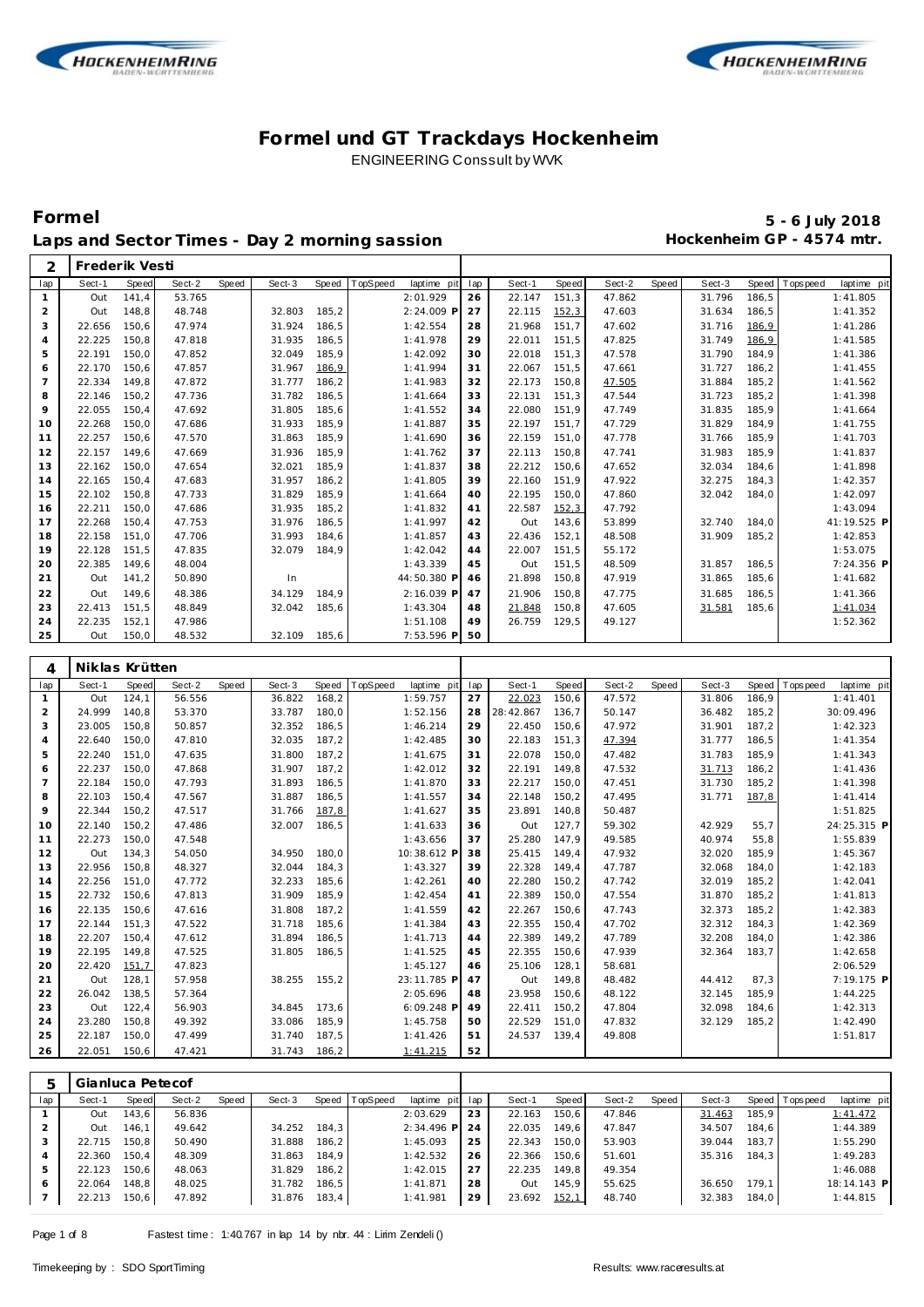



Г

### **Formel 5 - 6 July 2018** Hockenheim GP - 4574 mtr.

|  |  | Laps and Sector Times - Day 2 morning sassion |  |
|--|--|-----------------------------------------------|--|
|  |  |                                               |  |

| 8           | 22.748 | 150.6 | 49.025 |        |       | 1:46.615     | 30 | 22.219 | 150.8 | 48.021 | 31.711 | 184.6 | 1:41.951    |
|-------------|--------|-------|--------|--------|-------|--------------|----|--------|-------|--------|--------|-------|-------------|
| $\mathsf Q$ | Out    | 147.1 | 55.917 | 35.108 | 181.2 | 13:20.908 P  | 31 | 22.119 | 150.6 | 47.786 | 31.628 | 184.9 | 1:41.533    |
| 10          | 22.704 | 150,4 | 48.443 | 31.930 | 186,2 | 1:43.077     | 32 | 22.082 | 151,5 | 47.862 | 32.047 | 184,3 | 1:41.991    |
| 11          | 22.166 | 151.0 | 48.118 | 31.810 | 184,3 | 1:42.094     | 33 | 22.161 | 150,8 | 47.766 | 31.826 | 185,2 | 1:41.753    |
| 12          | 22.237 | 151.0 | 48.060 | 31.770 | 185,2 | 1:42.067     | 34 | 22.026 | 152,1 | 47.739 | 31.786 | 184.9 | 1:41.551    |
| 13          | 22.136 | 151.3 | 47.933 | 31.665 | 186,5 | 1:41.734     | 35 | 25.867 | 150.6 | 49.168 |        |       | 1:49.530    |
| 14          | 22.067 | 150.6 | 47.913 | 31.641 | 185.9 | 1:41.621     | 36 | Out    | 147.9 | 51.795 | In     |       | 26:48.819 P |
| 15          | 22.005 | 150,2 | 47.952 | 31.755 | 184.6 | 1:41.712     | 37 | Out    | 139.9 | 49.076 | 33.913 | 182.4 | 2:25.323 P  |
| 16          | 22.184 | 150,2 | 48.713 |        |       | 1:51.699     | 38 | 22.540 | 150,4 | 54.260 |        |       | 2:01.624    |
| 17          | Out    | 144,4 | 55.118 | 40.548 | 136,2 | 39:19.007 P  | 39 | Out    | 147.9 | 51.463 | 33.715 | 183.1 | 7:37.145 P  |
| 18          | 24.689 | 151.3 | 49.358 | 32.521 | 185,6 | 1:46.568     | 40 | 22.524 | 150.6 | 48.208 | 32.018 | 183.7 | 1:42.750    |
| 19          | 22.305 | 151.9 | 47.854 | 31.471 | 186,9 | 1:41.630     | 41 | 22.489 | 150.4 | 48.248 | 32.047 | 184.6 | 1:42.784    |
| 20          | 22.053 | 151,0 | 58.356 |        |       | 1:59.192     | 42 | 22.414 | 150,0 | 48.120 | 31.999 | 184.9 | 1:42.533    |
| 21          | Out    | 148.8 | 50.188 | 34.993 | 184.0 | $7:43.316$ P | 43 | 22.385 | 150.6 | 48.270 |        |       | 1:52.144    |
| 22          | 22.295 | 151,0 | 47.937 | 31.709 | 184,6 | 1:41.941     | 44 |        |       |        |        |       |             |

| 6              | I do Cohen |       |        |       |        |       |          |              |     |        |       |        |       |        |       |                 |             |  |
|----------------|------------|-------|--------|-------|--------|-------|----------|--------------|-----|--------|-------|--------|-------|--------|-------|-----------------|-------------|--|
| lap            | Sect-1     | Speed | Sect-2 | Speed | Sect-3 | Speed | TopSpeed | laptime pit  | lap | Sect-1 | Speed | Sect-2 | Speed | Sect-3 |       | Speed Tops peed | laptime pit |  |
|                | Out        | 122,4 | 57.092 |       |        |       |          | 2:05.802     | 18  | 22.544 | 150,8 | 48.153 |       | 32.288 | 184,9 |                 | 1:42.985    |  |
| 2              | Out        | 133,3 | 55.279 |       | 36.197 | 184,3 |          | $5:53.380$ P | 19  | 22.984 | 148,4 | 51.350 |       |        |       |                 | 1:53.278    |  |
| 3              | 23.538     | 151,5 | 49.344 |       |        |       |          | 1:50.041     | 20  | Out    | 125,1 | 56.228 |       | 36.236 | 174,8 |                 | 34:12.234 P |  |
| $\overline{A}$ | Out        | 137,6 | 53.238 |       | 34.007 | 182,4 |          | 25:22.924 P  | 21  | 23.499 | 148,8 | 49.421 |       | 33.333 | 184,0 |                 | 1:46.253    |  |
| 5              | 23.010     | 148,6 | 48.739 |       | 32.716 | 183,1 |          | 1:44.465     | 22  | 22.595 | 149,0 | 48.138 |       | 32.417 | 183,4 |                 | 1:43.150    |  |
| 6              | 22.568     | 149,4 | 48.093 |       | 32.658 | 184,3 |          | 1:43.319     | 23  | 22.517 | 150,0 | 47.953 |       | 32.162 | 184,6 |                 | 1:42.632    |  |
|                | 22.477     | 148,4 | 50.084 |       |        |       |          | 1:56.751     | 24  | 22.492 | 151,0 | 47.989 |       | 32.011 | 185,2 |                 | 1:42.492    |  |
| 8              | Out        | 129,0 | 56.006 |       | In     |       |          | 42:40.044 P  | 25  | 22.425 | 151,0 | 47.998 |       | 32.105 | 184,6 |                 | 1:42.528    |  |
| 9              | Out        | 147,9 | 49.355 |       | 33.148 | 178,5 |          | 8:14.195 P   | 26  | 22.589 | 151,5 | 47.949 |       | 32.207 | 183,7 |                 | 1:42.745    |  |
| 10             | 22.859     | 150,2 | 49.319 |       | 32.892 | 180,9 |          | 1:45.070     | 27  | 22.613 | 151,5 | 47.762 |       | 31.953 | 186,5 |                 | 1:42.328    |  |
| 11             | 22.462     | 151.0 | 48.126 |       | 32.423 | 182.7 |          | 1:43.011     | 28  | 22.379 | 148.8 | 49.535 |       |        |       |                 | 1:54.143    |  |
| 12             | 22.755     | 150.8 | 48.306 |       | 32.173 | 186,2 |          | 1:43.234     | 29  | Out    | 119.5 | 50.905 |       | 32.814 | 184,3 |                 | 13:52.603 P |  |
| 13             | 22.751     | 151,7 | 48.183 |       | 32.779 | 184.9 |          | 1:43.713     | 30  | 22.709 | 149.4 | 48.478 |       | 32.633 | 185,2 |                 | 1:43.820    |  |
| 14             | 22.602     | 150.8 | 48.287 |       | 32.222 | 185.6 |          | 1:43.111     | 31  | 22.506 | 147.5 | 48.600 |       | 32.503 | 182,7 |                 | 1:43.609    |  |
| 15             | 22.631     | 150.8 | 49.352 |       | 32.411 | 184.9 |          | 1:44.394     | 32  | 23.067 | 150,0 | 48.354 |       | 32.314 | 184,3 |                 | 1:43.735    |  |
| 16             | 22.672     | 149,4 | 47.875 |       | 32.269 | 185,6 |          | 1:42.816     | 33  | 22.658 | 150,0 | 48.911 |       |        |       |                 | 1:52.473    |  |
| 17             | 22.359     | 149,6 | 48.188 |       | 32.502 | 183,4 |          | 1:43.049     | 34  |        |       |        |       |        |       |                 |             |  |

| 9   |        |       | Sebastian Freymuth |       |        |       |          |                |     |        |        |        |       |        |       |          |                |  |
|-----|--------|-------|--------------------|-------|--------|-------|----------|----------------|-----|--------|--------|--------|-------|--------|-------|----------|----------------|--|
| lap | Sect-1 | Speed | Sect-2             | Speed | Sect-3 | Speed | TopSpeed | laptime<br>pit | lap | Sect-1 | Speed  | Sect-2 | Speed | Sect-3 | Speed | Topspeed | laptime pit    |  |
|     | Out    | 122,7 | 1:03.970           |       | 38.505 | 161,4 |          | 2:07.140       | 19  | 23.324 | 153,2  | 48.698 |       | 33.470 | 182,4 |          | 1:45.492       |  |
| 2   | 26.266 | 148,6 | 56.247             |       | 35.672 | 181,2 |          | 1:58.185       | 20  | 23.285 | 154,1  | 48.768 |       | 33.346 | 181,2 |          | 1:45.399       |  |
| 3   | 24.305 | 149.6 | 49.700             |       | 34.624 | 180,6 |          | 1:48.629       | 21  | 23.333 | 152,8  | 48.474 |       | 33.023 | 184,6 |          | 1:44.830       |  |
| 4   | 23.620 | 151,0 | 50.471             |       | 35.344 | 175,6 |          | 1:49.435       | 22  | 23.326 | 154,1  | 50.198 |       | 33.146 | 183,4 |          | 1:46.670       |  |
| 5   | 25.853 | 145.9 | 49.080             |       | 33.563 | 180,6 |          | 1:48.496       | 23  | 23.210 | 153,8  | 48.350 |       | 32.872 | 184,3 |          | 1:44.432       |  |
| 6   | 23.375 | 151.3 | 49.068             |       | 33.529 | 182,4 |          | 1:45.972       | 24  | 23.019 | 154,5  | 48.751 |       |        |       |          | 1:48.187       |  |
|     | 23.335 | 153,0 | 48.736             |       | 33.507 | 179,7 |          | 1:45.578       | 25  | Out    | 118,9  | 54.489 |       | 35.903 | 177,9 |          | $:09:52.624$ P |  |
| 8   | 24.330 | 151,3 | 1:01.354           |       |        |       |          | 2:05.383       | 26  | 26.692 | 150,4  | 49.897 |       | 33.298 | 182,1 |          | 1:49.887       |  |
| 9   | Out    | 149,8 | 49.711             |       | 33.802 | 183,4 |          | 5:07.572 P     | 27  | 23.202 | 153, 2 | 49.343 |       | 33.045 | 182,1 |          | 1:45.590       |  |
| 10  | 23.448 | 153,2 | 48.873             |       | 33.287 | 183,4 |          | 1:45.608       | 28  | 23.203 | 152,1  | 48.856 |       | 33.123 | 181,8 |          | 1:45.182       |  |
| 11  | 23.213 | 153,2 | 48.413             |       | 33.858 | 181,8 |          | 1:45.484       | 29  | 23.060 | 153,4  | 48.587 |       | 32.807 | 182,4 |          | 1:44.454       |  |
| 12  | 23.560 | 150,8 | 49.069             |       | 36.264 | 175,9 |          | 1:48.893       | 30  | 23.047 | 153,8  | 48.668 |       | 33.092 | 182,1 |          | 1:44.807       |  |
| 13  | 24.161 | 153.0 | 49.061             |       |        |       |          | 1:51.593       | 31  | 23.256 | 153,0  | 48.664 |       |        |       |          | 1:48.475       |  |
| 14  | Out    | 151,5 | 49.249             |       | 33.652 | 183,1 |          | 3:10.277 P     | 32  | Out    | 151,5  | 48.982 |       | 33.304 | 183,4 |          | 4:05.145 P     |  |
| 15  | 23.402 | 153,0 | 49.068             |       | 33.488 | 184,6 |          | 1:45.958       | 33  | 23.183 | 152,5  | 48.719 |       | 32.908 | 183,4 |          | 1:44.810       |  |
| 16  | 23.154 | 153,8 | 48.781             |       | 33.228 | 183,7 |          | 1:45.163       | 34  | 23.672 | 152,8  | 48.630 |       | 33.123 | 181,8 |          | 1:45.425       |  |
| 17  | 23.184 | 154,3 | 48.764             |       | 33.255 | 183,7 |          | 1:45.203       | 35  | 23.281 | 153,0  | 49.985 |       | 33.459 | 183,1 |          | 1:46.725       |  |
| 18  | 23.281 | 154,3 | 48.636             |       | 33.621 | 183,7 |          | 1:45.538       | 36  | 24.014 | 135,3  | 59.113 |       |        |       |          | 2:03.274       |  |

| 10  |        |       | Konsta Lappalainen |       |        |       |                |             |     |        |       |        |       |        |       |                |             |
|-----|--------|-------|--------------------|-------|--------|-------|----------------|-------------|-----|--------|-------|--------|-------|--------|-------|----------------|-------------|
| lap | Sect-1 | Speed | Sect-2             | Speed | Sect-3 |       | Speed TopSpeed | laptime pit | lap | Sect-1 | Speed | Sect-2 | Speed | Sect-3 |       | Speed Topspeed | laptime pit |
|     | Out    | 137,8 | 55.232             |       | 36.374 | 159.5 |                | 1:55.090    | 24  | 25.180 | 151.3 | 51.204 |       | 33.500 | 184.0 |                | 1:49.884    |
|     | 24.652 | 149.6 | 49.108             |       | 32.685 | 182.4 |                | 1:46.445    | 25  | 22.490 | 151.0 | 48.275 |       | 32.169 | 184.3 |                | 1:42.934    |
| 3   | 22.862 | 149.4 | 48.710             |       | 32.376 | 182.7 |                | 1:43.948    | 26  | 22.382 | 150,4 | 48.217 |       | 32.324 | 185,2 |                | 1:42.923    |
|     | 22.467 | 149.4 | 48.759             |       | 32.248 | 184.0 |                | 1:43.474    | 27  | 26.261 | 136.4 | 55.883 |       | 33.494 | 184.6 |                | 1:55.638    |
| 5   | 22.555 | 147.5 | 48.895             |       | 32.226 | 183.4 |                | 1:43.676    | 28  | 22.350 | 150.4 | 48.277 |       | 32.177 | 184.3 |                | 1:42.804    |
| 6   | 22.573 | 149.6 | 48.525             |       | 32.137 | 183.7 |                | 1:43.235    | 29  | 23.433 | 124.7 | 55.693 |       |        |       |                | 1:58.797    |
|     | 23.302 | 150,2 | 48.166             |       | 32.991 | 184,3 |                | 1:44.459    | 30  | Out    | 149,4 | 51.181 |       | 33.542 | 179.7 |                | 46:21.785 P |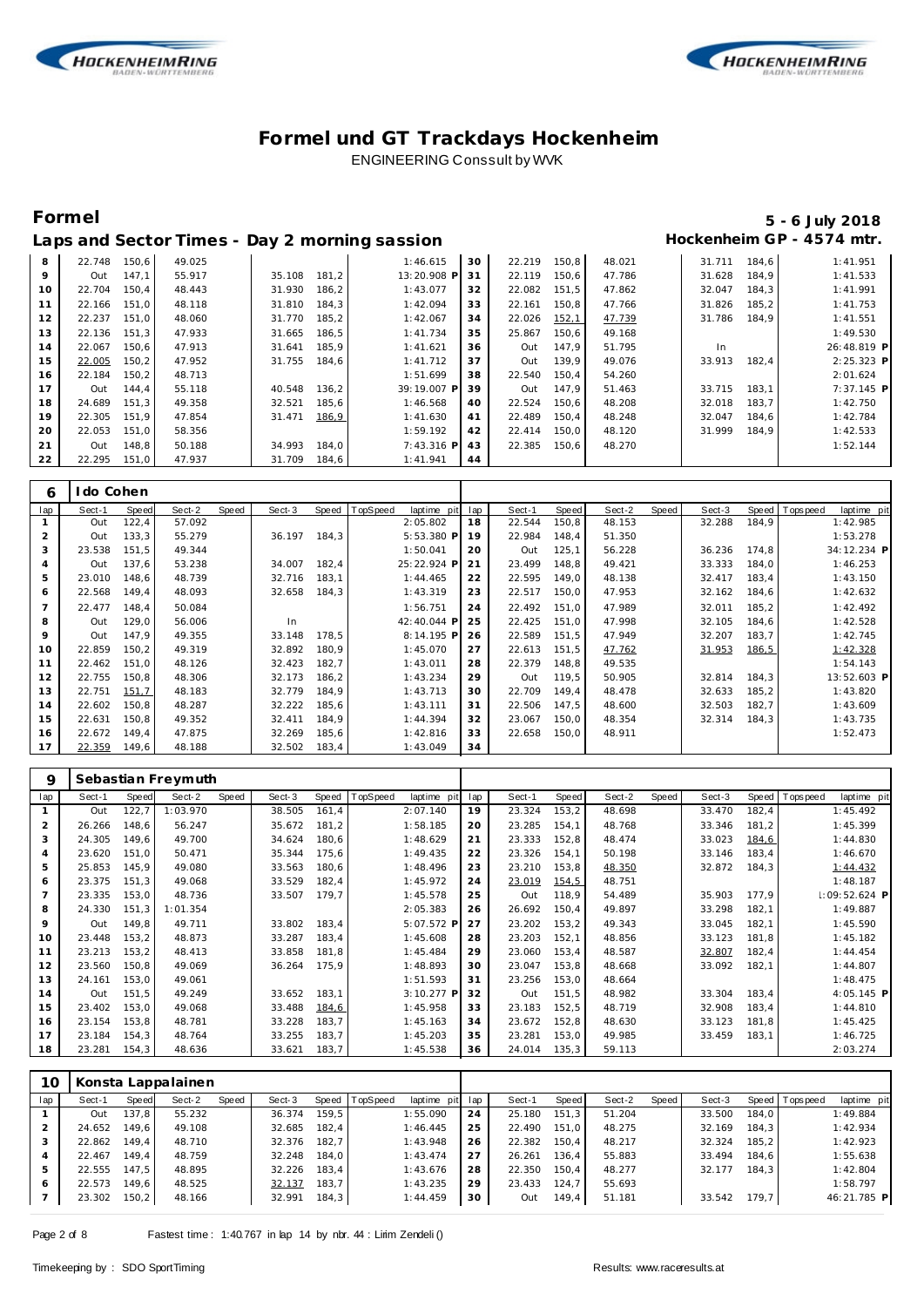



# **Formel 5 - 6 July 2018**

|    |        |       |        |        |       | Laps and Sector Times - Day 2 morning sassion |    |        |       |        |        |       | Hockenheim GP - 4574 mtr. |
|----|--------|-------|--------|--------|-------|-----------------------------------------------|----|--------|-------|--------|--------|-------|---------------------------|
| 8  | 22.646 | 150.2 | 48.427 | 32.272 | 184.6 | 1:43.345                                      | 31 | 23.040 | 150.8 | 48.523 | 32.579 | 181.8 | 1:44.142                  |
| 9  | 22.547 | 149.0 | 48.400 | 32.313 | 183,7 | 1:43.260                                      | 32 | 22.594 | 150.2 | 48.179 | 32.353 | 183.4 | 1:43.126                  |
| 10 | 22.613 | 149.2 | 48.526 | 33.086 | 182,7 | 1:44.225                                      | 33 | 22.480 | 149.8 | 48.351 | 32.265 | 182,1 | 1:43.096                  |
| 11 | 22.626 | 150.2 | 48.251 | 32.294 | 183.7 | 1:43.171                                      | 34 | 22.398 | 149.2 | 48.372 | 32.230 | 183.7 | 1:43.000                  |
| 12 | 22.557 | 149.4 | 49.030 |        |       | 1:46.950                                      | 35 | 22.388 | 150.0 | 48.304 | 32.381 | 182.7 | 1:43.073                  |
| 13 | Out    | 144.0 | 53.810 | 35.579 | 181.5 | 32:13.905 P                                   | 36 | 22.493 | 149.6 | 48.319 | 32.334 | 183.7 | 1:43.146                  |
| 14 | 22.744 | 150.2 | 48.811 | 32.640 | 183.1 | 1:44.195                                      | 37 | 22.337 | 150.6 | 48.549 | 32.283 | 183.1 | 1:43.169                  |
| 15 | 22.621 | 149.8 | 48.576 | 32.378 | 183.1 | 1:43.575                                      | 38 | 22.480 | 150.4 | 48.268 |        |       | 1:45.647                  |
| 16 | 22.559 | 148.8 | 48.496 | 32.393 | 184.3 | 1:43.448                                      | 39 | Out    | 136.9 | 51.751 | 33.688 | 180.6 | 17:21.132 P               |
| 17 | 22.424 | 149.6 | 48.405 | 32.356 | 182.7 | 1:43.185                                      | 40 | 23.344 | 147.5 | 50.280 |        |       | 1:54.091                  |
| 18 | 22.458 | 149.0 | 48.367 | 32.369 | 183,7 | 1:43.194                                      | 41 | Out    | 152,3 | 49.312 | 32.964 | 184.6 | 8:28.283 P                |
| 19 | 22.438 | 150,4 | 49.307 | 32.837 | 183,7 | 1:44.582                                      | 42 | 22.477 | 151.7 | 48.046 | 32.217 | 184,9 | 1:42.740                  |
| 20 | 22.507 | 149.4 | 49.392 | 32.744 | 183,1 | 1:44.643                                      | 43 | 22.317 | 152,3 | 47.981 | 32.245 | 185,6 | 1:42.543                  |
| 21 | 22.612 | 150.0 | 48.599 | 32.470 | 184.0 | 1:43.681                                      | 44 | 22.651 | 150.8 | 48.018 | 32.419 | 184.3 | 1:43.088                  |
| 22 | 23.478 | 150,8 | 50.469 |        |       | 1:48.712                                      | 45 | 22.451 | 151,3 | 47.988 |        |       | 1:48.697                  |
| 23 | Out    | 132,8 | 56.342 | 37.197 | 174.2 | $5:33.281$ P                                  | 46 |        |       |        |        |       |                           |

| 12             |        |        | Federico Malvestiti |       |        |       |          |             |     |        |       |          |       |        |       |                |             |
|----------------|--------|--------|---------------------|-------|--------|-------|----------|-------------|-----|--------|-------|----------|-------|--------|-------|----------------|-------------|
| lap            | Sect-1 | Speed  | Sect-2              | Speed | Sect-3 | Speed | TopSpeed | laptime pit | lap | Sect-1 | Speed | Sect-2   | Speed | Sect-3 |       | Speed Topspeed | laptime pit |
|                | Out    | 105, 4 | 1:03.363            |       |        |       |          | 2:16.705    | 19  | 22.399 | 152,5 | 47.546   |       | 31.805 | 185,9 |                | 1:41.750    |
| 2              | Out    | 148.1  | 54.894              |       | 36.175 | 180,0 |          | 5:14.982 P  | -20 | 22.182 | 153,0 | 54.584   |       | 37.545 | 186,2 |                | 1:54.311    |
| 3              | 23.824 | 151,3  | 53.263              |       | 36.370 | 184,0 |          | 1:53.457    | 21  | 22.230 | 152,5 | 47.557   |       | 32.005 | 188,2 |                | 1:41.792    |
| $\overline{4}$ | 22.892 | 149.4  | 49.227              |       | 32.867 | 184,3 |          | 1:44.986    | 22  | 22.135 | 152,5 | 47.574   |       | 31.716 | 187,2 |                | 1:41.425    |
| 5              | 22.885 | 151,9  | 48.052              |       | 32.674 | 183,4 |          | 1:43.611    | 23  | 22.185 | 151,7 | 47.460   |       | 31.931 | 184,3 |                | 1:41.576    |
| 6              | 22.765 | 151.0  | 51.341              |       | 32.918 | 185,2 |          | 1:47.024    | 24  | 22.331 | 151.9 | 56.185   |       | 33.075 | 184.6 |                | 1:51.591    |
|                | 22.758 | 151,7  | 49.242              |       |        |       |          | 1:47.148    | 25  | 22.187 | 152,8 | 47.469   |       | 31.830 | 186,2 |                | 1:41.486    |
| 8              | Out    | 114,8  | 57.931              |       | 39.081 | 176,8 |          | 10:18.000 P | 26  | 22.074 | 152,3 | 47.835   |       |        |       |                | 1:43.238    |
| 9              | 26.375 | 151,3  | 56.160              |       | 32.724 | 185,6 |          | 1:55.259    | 27  | Out    | 108,5 | 1:01.196 |       | 35.646 | 179.1 |                | 41:51.924 P |
| 10             | 22.516 | 152,1  | 48.087              |       | 31.987 | 186,9 |          | 1:42.590    | 28  | 24.787 | 150,0 | 51.182   |       | 33.977 | 184,9 |                | 1:49.946    |
| 11             | 22.283 | 153,0  | 47.627              |       | 32.119 | 186,5 |          | 1:42.029    | 29  | 22.380 | 151,9 | 47.556   |       | 31.782 | 184,6 |                | 1:41.718    |
| 12             | 23.485 | 150,6  | 47.853              |       | 32.344 | 186,5 |          | 1:43.682    | 30  | 22.132 | 151,5 | 47.394   |       | 31.761 | 186,5 |                | 1:41.287    |
| 13             | 22.315 | 152,3  | 47.567              |       | 31.856 | 187,2 |          | 1:41.738    | 31  | 22.132 | 152,8 | 54.731   |       | 33.044 | 186,9 |                | 1:49.907    |
| 14             | 22.390 | 151.0  | 50.476              |       | 35.060 | 187.5 |          | 1:47.926    | 32  | 22.089 | 151.9 | 47.378   |       | 31.587 | 186,2 |                | 1:41.054    |
| 15             | 22.287 | 151,9  | 47.618              |       | 31.744 | 184,6 |          | 1:41.649    | 33  | 22.178 | 150,8 | 51.408   |       | 32.301 | 184,9 |                | 1:45.887    |
| 16             | 22.374 | 152,3  | 47.776              |       |        |       |          | 1:45.510    | 34  | 22.159 | 152,8 | 47.342   |       | 31.757 | 186,2 |                | 1:41.258    |
| 17             | Out    | 140,6  | 55.912              |       | 36.059 | 181,8 |          | 46:03.627 P | 35  | 22.220 | 152,1 | 48.363   |       |        |       |                | 1:51.593    |
| 18             | 22.792 | 152,3  | 48.795              |       | 32.131 | 186,5 |          | 1:43.718    | 36  |        |       |          |       |        |       |                |             |

| 21  | <b>Charles Weerts</b> |       |        |       |        |       |          |             |     |        |       |          |       |        |       |           |             |
|-----|-----------------------|-------|--------|-------|--------|-------|----------|-------------|-----|--------|-------|----------|-------|--------|-------|-----------|-------------|
| lap | Sect-1                | Speed | Sect-2 | Speed | Sect-3 | Speed | TopSpeed | laptime pit | lap | Sect-1 | Speed | Sect-2   | Speed | Sect-3 | Speed | Tops peed | laptime pit |
|     | Out                   | 136,9 | 52.825 |       |        |       |          | 1:58.611    | 24  | Out    | 149,4 | 49.085   |       | 32.554 | 182,7 |           | 8:29.228 P  |
| 2   | Out                   | 149.4 | 48.402 |       | 32.158 | 184,6 |          | 2:21.004 P  | 25  | 22.359 | 150,8 | 49.163   |       | 32.057 | 184,6 |           | 1:43.579    |
| 3   | 22.366                | 151.7 | 48.683 |       | 32.119 | 184,9 |          | 1:43.168    | 26  | 22.343 | 150,6 | 47.883   |       | 31.932 | 182,7 |           | 1:42.158    |
| 4   | 22.260                | 151.5 | 47.975 |       | 31.904 | 185.6 |          | 1:42.139    | 27  | 22.398 | 150,2 | 47.984   |       | 32.120 | 183.7 |           | 1:42.502    |
| 5   | 22.206                | 151,3 | 47.971 |       | 31.850 | 184,6 |          | 1:42.027    | 28  | 22.332 | 151,3 | 47.883   |       | 31.997 | 184,6 |           | 1:42.212    |
| 6   | 22.215                | 151,3 | 47.885 |       | 31.884 | 185,6 |          | 1:41.984    | 29  | 22.250 | 150,4 | 47.986   |       | 32.053 | 182,7 |           | 1:42.289    |
| 7   | 22.230                | 151.5 | 47.923 |       | 31.935 | 184.9 |          | 1:42.088    | 30  | 22.303 | 150,2 | 48.019   |       | 32.336 | 184.0 |           | 1:42.658    |
| 8   | 22.135                | 151.3 | 47.984 |       | 31.998 | 184.3 |          | 1:42.117    | 31  | 22.264 | 151.3 | 47.884   |       | 32.169 | 182,1 |           | 1:42.317    |
| 9   | 22.180                | 151,9 | 47.938 |       | 32.037 | 183,4 |          | 1:42.155    | 32  | 22.329 | 151,3 | 47.888   |       | 32.022 | 183,7 |           | 1:42.239    |
| 10  | 22.248                | 150.8 | 48.048 |       | 32.028 | 184,0 |          | 1:42.324    | 33  | 22.250 | 150,6 | 47.872   |       | 32.193 | 184,3 |           | 1:42.315    |
| 11  | 22.200                | 151.0 | 47.854 |       | 31.976 | 184.9 |          | 1:42.030    | 34  | 22.320 | 151.3 | 47.996   |       | 32.087 | 183,1 |           | 1:42.403    |
| 12  | 22.260                | 151.0 | 47.838 |       | 32.025 | 184.9 |          | 1:42.123    | 35  | 22.300 | 150.6 | 47.990   |       | 32.216 | 183.7 |           | 1:42.506    |
| 13  | 22.204                | 150.8 | 47.843 |       | 32.033 | 184,6 |          | 1:42.080    | 36  | 22.336 | 150,4 | 48.186   |       | 32.200 | 184,3 |           | 1:42.722    |
| 14  | 22.236                | 152,3 | 47.834 |       | 32.058 | 184,6 |          | 1:42.128    | 37  | 22.356 | 150,4 | 1:21.282 |       | 32.302 | 184,0 |           | 2:15.940    |
| 15  | 22.234                | 151.0 | 47.876 |       | 32.023 | 184,3 |          | 1:42.133    | 38  | 22.373 | 151,3 | 47.867   |       | 32.250 | 184,0 |           | 1:42.490    |
| 16  | 22.210                | 151.0 | 48.017 |       | 32.232 | 184.0 |          | 1:42.459    | 39  | 22.392 | 151.3 | 47.862   |       | 32.435 | 182,4 |           | 1:42.689    |
| 17  | 22.232                | 151,0 | 48.244 |       | 32.095 | 185,2 |          | 1:42.571    | 40  | 22.457 | 150,8 | 47.852   |       | 32.451 | 184,0 |           | 1:42.760    |
| 18  | 22.203                | 152.1 | 48.117 |       | 32.179 | 184.9 |          | 1:42.499    | 41  | 22.663 | 150.0 | 48.261   |       |        |       |           | 1:44.496    |
| 19  | 22.383                | 151.3 | 48.059 |       | 32.188 | 184.3 |          | 1:42.630    | 42  | Out    | 143,4 | 53.142   |       | 34.082 | 185.6 |           | 49:54.612 P |
| 20  | 22.590                | 152.1 | 48.051 |       |        |       |          | 1:43.595    | 43  | 22.484 | 151.5 | 49.853   |       | 33.420 | 185,6 |           | 1:45.757    |
| 21  | Out                   | 141,5 | 54.470 |       | In     |       |          | 45:20.874 P | 44  | 22.051 | 152,3 | 47.592   |       | 31.782 | 185,9 |           | 1:41.425    |
| 22  | Out                   | 149.2 | 48.620 |       | 32.244 | 184.6 |          | 3:04.542 P  | 45  | 22.187 | 151.0 | 47.715   |       | 31.885 | 184,6 |           | 1:41.787    |
| 23  | 22.574                | 151,5 | 48.755 |       |        |       |          | 1:46.322    | 46  | 22.166 | 148.4 | 47.741   |       |        |       |           | 1:45.169    |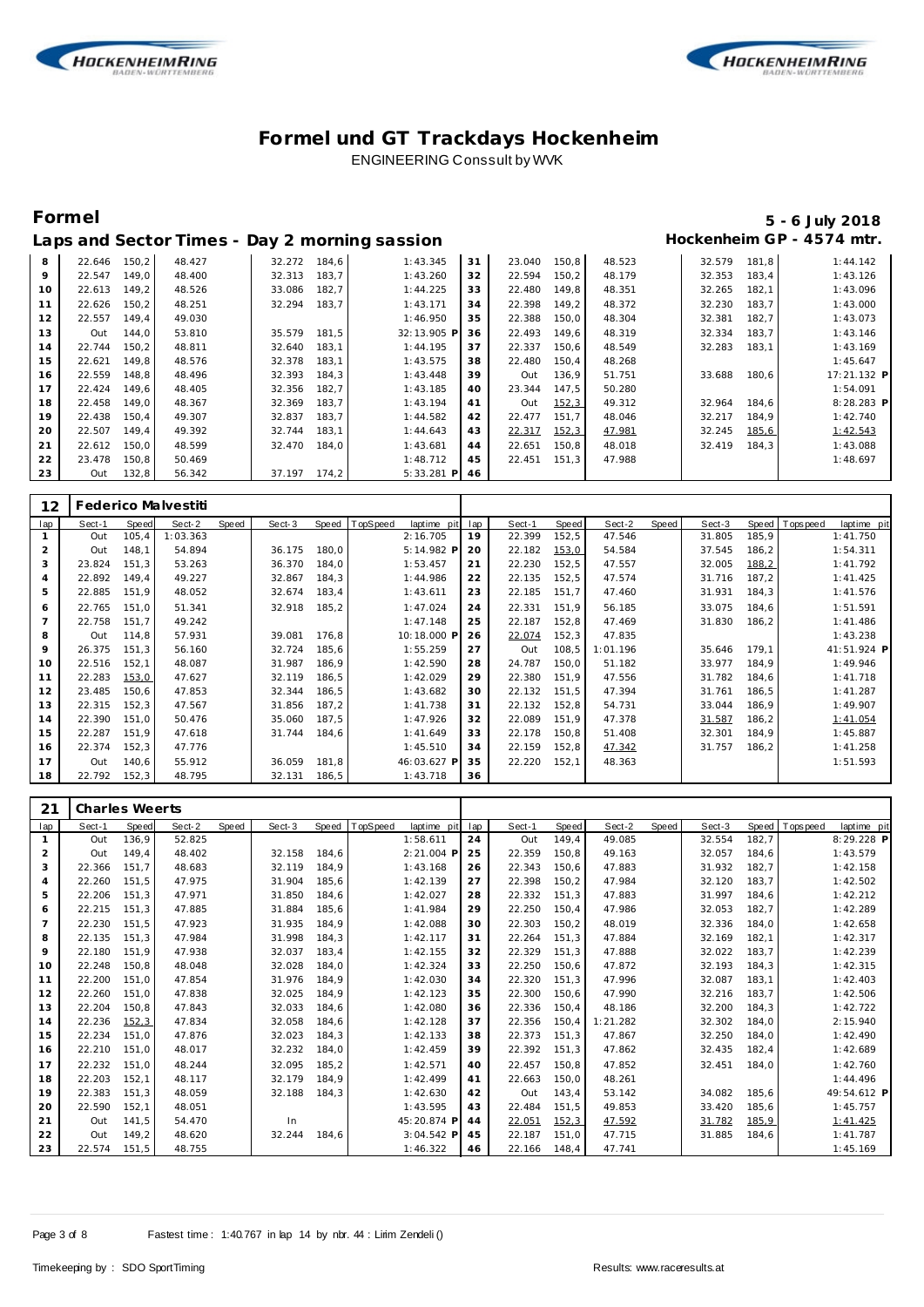

 **Lucas Alecco Roy**



### **Formel und GT Trackdays Hockenheim** ENGINEERING Conssult by WVK

lap Sect-1 Speed Sect-2 Speed Sect-3 Speed TopSpeed laptime pit lap Sect-1 Speed Sect-2 Speed Sect-3 Speed Topspeed laptime pit

# **Formel 5 - 6 July 2018** Laps and Sector Times - Day 2 morning sassion

| 1                   | Out           | 144,8          | 50.522   |       | 33.956       | 179,4 | 1:47.885                | 22        | 21.992           | 150,8          | 47.801   |       | 31.728 | 187,5          | 1:41.521                               |
|---------------------|---------------|----------------|----------|-------|--------------|-------|-------------------------|-----------|------------------|----------------|----------|-------|--------|----------------|----------------------------------------|
| $\overline{c}$      | 23.571        | 151,5          | 48.913   |       | 32.468       | 184,3 | 1:44.952                | 23        | 21.896           | 151,3          | 47.522   |       | 31.685 | 185,9          | 1:41.103                               |
| 3                   | 22.437        | 152,5          | 47.850   |       | 32.246       | 187,8 | 1:42.533                | 24        | 22.059           | 151,3          | 47.551   |       | 31.932 | 184,9          | 1:41.542                               |
| 4                   | 22.235        | 151,9          | 47.874   |       | 32.090       | 185,2 | 1:42.199                | 25        | 22.512           | 151,9          | 47.489   |       | 32.032 | 185,2          | 1:42.033                               |
| 5                   | 22.231        | 152,3          | 48.041   |       | 32.213       | 186,2 | 1:42.485                | 26        | 22.042           | 151,9          | 47.494   |       |        |                | 1:42.816                               |
| 6                   | 22.353        | 151,5          | 48.107   |       | 31.893       | 186,5 | 1:42.353                | 27        | Out              | 139,4          | 50.652   |       | 33.717 | 181,5          | 25:06.960 P                            |
| 7                   | 22.131        | 151,0          | 48.162   |       | 32.115       | 184,3 | 1:42.408                | 28        | 22.772           | 152,3          | 48.554   |       | 32.402 | 183,4          | 1:43.728                               |
| 8                   | 22.533        | 152,5          | 47.788   |       | 32.200       | 184,3 | 1:42.521                | 29        | 22.207           | 150,8          | 47.757   |       | 32.010 | 185,6          | 1:41.974                               |
| 9                   | 22.270        | 153,0          | 47.663   |       | 31.986       | 185,2 | 1:41.919                | 30        | 22.074           | 151,3          | 47.947   |       | 32.100 | 184,9          | 1:42.121                               |
| 10                  | 22.181        | 152,1          | 47.707   |       | 32.280       | 184,6 | 1:42.168                | 31        | 22.510           | 150,4          | 47.770   |       | 31.925 | 184,6          | 1:42.205                               |
| 11                  | 22.446        | 151,5          | 47.847   |       | 32.628       | 183,7 | 1:42.921                | 32        | 22.064           | 151,5          | 47.807   |       | 32.103 | 185,2          | 1:41.974                               |
| 12                  | 22.227        | 153,2          | 47.696   |       | 32.018       | 185,2 | 1:41.941                | 33        | 22.348           | 150,8          | 47.665   |       | 32.296 | 185,2          | 1:42.309                               |
| 13                  | 22.446        | 152,5          | 47.577   |       | 32.228       | 183,4 | 1:42.251                | 34        | 22.148           | 152,1          | 47.566   |       | 32.011 | 183,7          | 1:41.725                               |
| 14                  | 22.643        | 153,4          | 48.115   |       |              |       | 1:45.505                | 35        | 22.179           | 153,0          | 47.627   |       |        |                | 1:43.098                               |
| 15                  | Out           | 146,3          | 1:03.188 |       | In           |       | 55:39.375 P             | 36        | Out              | 139,2          | 57.084   |       | In     |                | 19:52.819 P                            |
| 16                  | Out           | 147,3          | 49.173   |       | 33.329       | 182,7 | 2:56.254 P              | 37        | Out              | 150,8          | 49.395   |       | 32.574 | 187,2          | 7:22.657 P                             |
| 17                  | 22.624        | 151,9          | 48.053   |       |              |       | 1:47.943                | 38        | 22.162           | 152,1          | 47.457   |       | 31.851 | 187,2          | 1:41.470                               |
| 18                  | Out           | 151,0          | 48.007   |       | 33.437       | 182,1 | 8:50.234 P              | 39        | 22.102           | 153,8          | 47.414   |       | 31.928 | 187,2          | 1:41.444                               |
| 19                  | 22.513        | 151,7          | 47.759   |       | 32.075       | 186,5 | 1:42.347                | 40        | 22.004           | 151,9          | 47.538   |       | 31.814 | 184,9          | 1:41.356                               |
| 20                  | 22.287        | 153,2          | 47.518   |       | 31.874       | 186,2 | 1:41.679                | 41        | 21.986           | 151,9          | 47.787   |       |        |                | 1:45.760                               |
| 21                  | 22.183        | 151,7          | 47.452   |       | 31.803       | 186,9 | 1:41.438                | 42        |                  |                |          |       |        |                |                                        |
|                     |               |                |          |       |              |       |                         |           |                  |                |          |       |        |                |                                        |
|                     |               |                |          |       |              |       |                         |           |                  |                |          |       |        |                |                                        |
| 23                  | Joey Alders   |                |          |       |              |       |                         |           |                  |                |          |       |        |                |                                        |
| lap                 | Sect-1        | Speed          | Sect-2   | Speed | Sect-3       | Speed | TopSpeed<br>laptime pit | lap       | Sect-1           | Speed          | Sect-2   | Speed | Sect-3 | Speed          | T ops pee d<br>laptime pit             |
| $\mathbf{1}$        | Out           | 145,7          | 53.138   |       | 33.497       | 182,1 | 1:49.980                | 20        | 22.108           | 151,5          | 47.987   |       | 31.917 | 185,6          | 1:42.012                               |
| $\overline{c}$      | 22.764        | 150,6          | 49.134   |       | 32.320       | 182,7 | 1:44.218                | 21        | 22.050           | 151,5          | 47.872   |       | 31.737 | 186,5          | 1:41.659                               |
| 3                   | 22.485        | 150,4          | 48.706   |       | 32.093       | 185,2 | 1:43.284                | 22        | 22.304           | 151,0          | 50.738   |       |        |                | 1:49.759                               |
| 4                   | 22.301        | 150,6          | 48.288   |       | 31.818       | 185,2 | 1:42.407                | 23        | Out              | 145,9          | 50.892   |       | 32.750 | 184,3          | 58:19.988 P                            |
| 5                   | 22.183        | 151,3          | 48.311   |       | 31.885       | 184,6 | 1:42.379                | 24        | 22.415           | 151,5          | 48.271   |       | 32.120 | 184,9          | 1:42.806                               |
| 6                   | 22.173        | 151,0          | 48.056   |       | 31.866       | 185,9 | 1:42.095                | 25        | 22.129           | 151,7          | 47.944   |       | 31.759 | 185,2          | 1:41.832                               |
| 7                   | 22.456        | 147,5          | 58.425   |       | 33.071       | 184,9 | 1:53.952                | 26        | 22.121           | 152,1          | 48.044   |       | 31.836 | 185,2          | 1:42.001                               |
| 8                   | 22.226        | 150,8          | 48.170   |       | 31.863       | 185,6 | 1:42.259                | 27        | 22.000           | 151,5          | 47.893   |       | 31.721 | 185,9          | 1:41.614                               |
| 9                   | 22.137        | 151,5          | 48.075   |       | 31.953       | 186,5 | 1:42.165                | 28        | 23.974           | 120,9          | 1:00.731 |       | 32.803 | 185,9          | 1:57.508                               |
| 10                  | 22.251        | 149,8          | 48.022   |       | 32.004       | 184,6 | 1:42.277                | 29        | 22.005           | 151,0          | 51.576   |       | 32.637 | 184,6          | 1:46.218                               |
| 11                  | 22.160        | 151,3          | 47.848   |       | 32.061       | 183,7 | 1:42.069                | 30        | 22.267           | 151,7          | 47.840   |       | 31.841 | 185,2          | 1:41.948                               |
| 12                  | 22.535        | 151,7          | 49.744   |       |              |       | 1:48.183                | 31        | 22.147           | 152,1          | 48.042   |       |        |                | 1:52.951                               |
| 13                  | Out           | 145,6          | 50.047   |       | 32.868       | 183,7 | 12:42.473 P             | 32        | Out              | 144,4          | 53.262   |       | 33.547 | 181,8          | 43:04.443 P                            |
| 14                  | 22.391        | 150,4          | 48.462   |       | 32.248       | 184,9 | 1:43.101                | 33        | 24.635           | 131,9          | 1:03.279 |       |        |                | 2:10.394                               |
| 15                  | 22.145        | 151,0          | 47.919   |       | 31.841       | 185,9 | 1:41.905                | 34        | Out              | 151,0          | 50.346   |       | 33.045 | 185,9          | 6:22.747 P                             |
| 16                  | 22.013        | 151,9          | 47.902   |       | 32.374       | 185,6 | 1:42.289                | 35        | 23.280           | 146,7          | 48.614   |       | 32.022 | 184,9          | 1:43.916                               |
| 17                  | 22.076        | 151,7          | 49.091   |       | 32.383       | 185,6 | 1:43.550                | 36        | 22.227           | 153,0          | 48.835   |       | 32.023 | 185,6          | 1:43.085                               |
| 18                  | 22.089        | 150,4          | 47.887   |       | 31.860       | 185,2 | 1:41.836                | 37        | 22.256           | 151,5          | 48.129   |       | 32.019 | 184,9          | 1:42.404                               |
| 19                  | 22.091        | 151,5          | 47.873   |       | 32.011       | 185,6 | 1:41.975                | 38        | 22.208           | 151,3          | 48.131   |       |        |                | 1:46.431                               |
|                     |               |                |          |       |              |       |                         |           |                  |                |          |       |        |                |                                        |
| 26                  | Leon Kohler   |                |          |       |              |       |                         |           |                  |                |          |       |        |                |                                        |
|                     |               |                | Sect-2   |       | Sect-3       |       | TopSpeed                |           |                  |                | Sect-2   |       | Sect-3 |                |                                        |
| lap<br>$\mathbf{1}$ | Sect-1<br>Out | Speed<br>125,1 | 1:02.494 | Speed |              | Speed | laptime pit<br>2:13.330 | lap<br>21 | Sect-1<br>22.893 | Speed<br>151,3 | 47.923   | Speed | 31.945 | Speed<br>186,5 | T ops pee d<br>laptime pit<br>1:42.761 |
| 2                   | Out           | 146,3          | 52.389   |       | 33.726       | 180,0 | 11:12.437 P             | 22        | 22.608           | 151,3          | 47.593   |       | 31.854 | 187,2          | 1:42.055                               |
| 3                   |               |                |          |       |              |       |                         |           |                  |                |          |       |        |                |                                        |
|                     |               |                |          |       |              |       |                         |           |                  |                |          |       |        |                |                                        |
|                     | 23.355        | 150,6          | 48.265   |       | 32.189 184,0 |       | 1:43.809                | 23        | 22.039           | 151,7          | 47.552   |       | 31.754 | 186,9          | 1: 41.345                              |
| 4                   | 22.516 151,5  |                | 48.916   |       | 32.150       | 184,0 | 1:43.582                | 24        | 22.310           | 153,0          | 47.468   |       | 31.693 | 185,6          | 1:41.471                               |
| 5                   | 22.392        | 149,8          | 47.763   |       | 32.107       | 185,9 | 1:42.262                | 25        | 22.016           | 152,5          | 47.519   |       |        |                | 1:45.824                               |
| 6                   | 22.230        | 150,2          | 47.550   |       | 31.999       | 184,9 | 1:41.779                | 26        | Out              | 149,8          | 48.125   |       | 31.890 | 186,9          |                                        |
| 7                   | 22.170        | 148,4          | 47.712   |       | 32.016       | 185,6 | 1:41.898                | 27        | 22.107           | 150,6          | 47.633   |       | 31.761 | 186,5          | 1:41.501                               |
| 8                   | 22.539        | 150,8          | 47.687   |       | 31.982       | 184,3 | 1:42.208                | 28        | 22.061           | 150,8          | 47.626   |       | 31.757 | 186,2          | 1:41.444                               |
| 9                   | 22.322        | 148,6          | 48.698   |       | 32.296       | 185,6 | 1:43.316                | 29        | 22.126           | 150,6          | 47.655   |       | 31.731 | 186,5          | 8:09.254 P<br>1:41.512                 |
| 10                  | 22.231        | 149,6          | 47.743   |       | 31.921       | 186,5 | 1:41.895                | 30        | 22.151           | 151,9          | 47.651   |       | 31.890 | 186,2          | 1:41.692                               |
| 11                  | 22.152        | 150,0          | 47.900   |       |              |       | 1:44.848                | 31        | 22.112           | 150,6          | 47.644   |       | 31.999 | 185,9          | 1:41.755                               |
| 12                  | Out           | 145,2          | 50.035   |       | 32.874       | 181,2 | 11:09.115 P             | 32        | 22.838           | 151,7          | 47.872   |       | 31.875 | 185,2          | 1:42.585                               |
| 13                  | 22.607        | 150,4          | 47.950   |       | 32.065       | 185,9 | 1:42.622                | 33        | 22.121           | 151,0          | 47.658   |       | 31.784 | 185,9          | 1:41.563                               |
| 14                  | 22.138        | 151,5          | 47.594   |       | 31.695       | 185,9 | 1:41.427                | 34        | 22.035           | 150,0          | 47.559   |       |        |                | 1:42.908                               |
| 15                  | 22.174        | 150,4          | 47.564   |       | 31.724       | 186,9 | 1:41.462                | 35        | Out              | 149,6          | 48.464   |       | In     |                |                                        |
| 16                  | 21.940        | 151,5          | 47.385   |       | 31.661       | 186,5 | 1:40.986                | 36        | Out              | 143,0          | 49.513   |       | 33.060 | 184,6          |                                        |
| 17                  | 22.042        | 151,9          | 47.543   |       | 31.598       | 186,2 | 1:41.183                | 37        | 22.504           | 150,6          | 47.987   |       | 32.057 | 185,6          | 1:42.548                               |
| 18                  | 22.075        | 153,2          | 47.478   |       | 31.664       | 186,5 | 1:41.217                | 38        | 22.332           | 150,0          | 47.820   |       | 32.629 | 185,9          | 5:21.392 P<br>59:41.912 P<br>1:42.781  |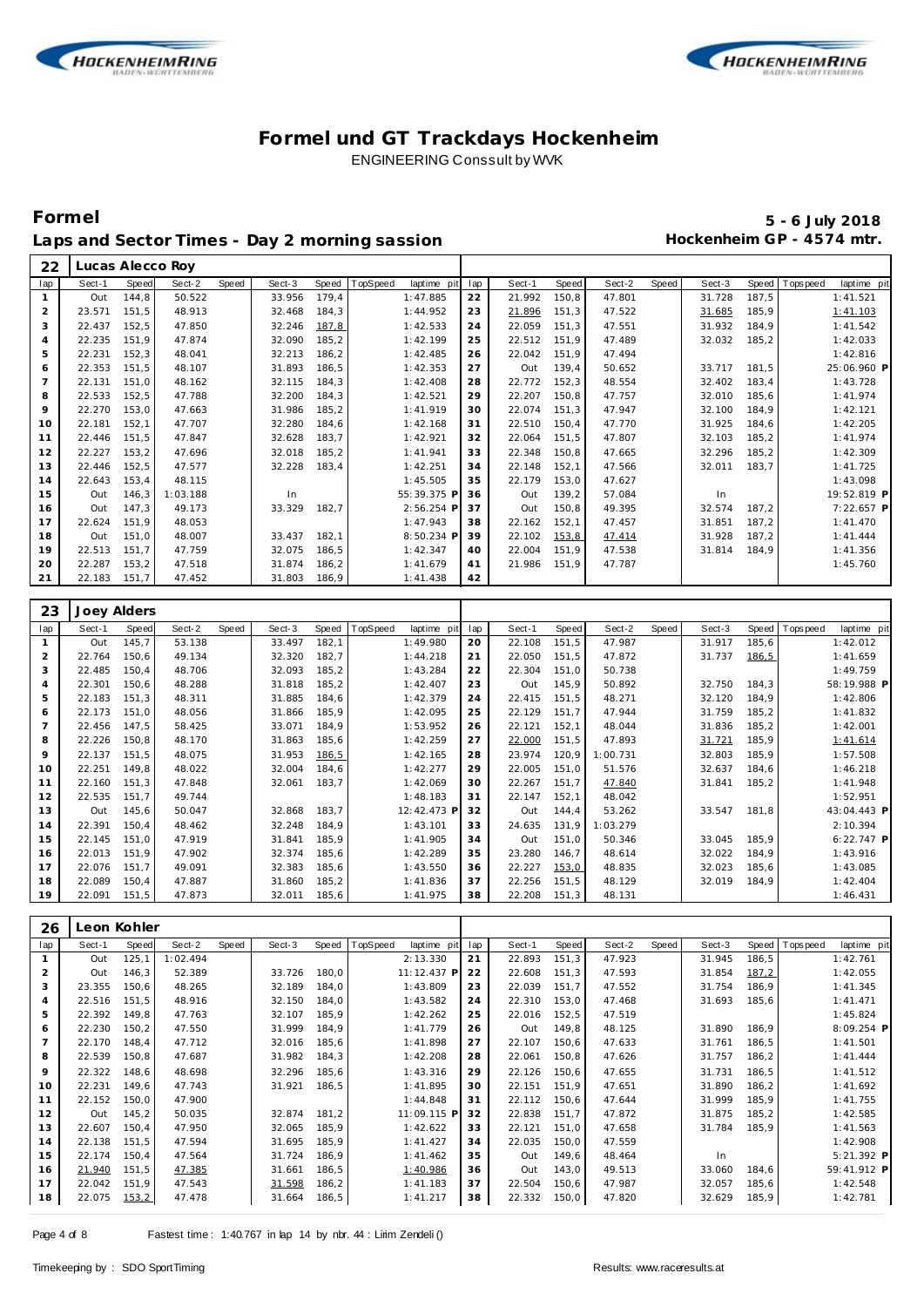



### **Formel 5 - 6 July 2018** Hockenheim GP - 4574 mtr.

|  | Laps and Sector Times - Day 2 morning sassion |
|--|-----------------------------------------------|
|--|-----------------------------------------------|

|    | $19$ 22.044 150,2 47.435 |           |        |              | $1:45.768$ 39                      |  | 22.586 150,6 47.942 | 32.005 | 184.9 | :42.533  |
|----|--------------------------|-----------|--------|--------------|------------------------------------|--|---------------------|--------|-------|----------|
| 20 |                          | Out 143,2 | 52.942 | 33.419 181.5 | 24:12.933 P 40 22.406 150,0 47.730 |  |                     |        |       | 1:48.125 |
|    |                          |           |        |              |                                    |  |                     |        |       |          |

| 27             |        |       | David Schumacher |       |        |       |          |             |     |        |       |        |       |        |       |                |             |  |
|----------------|--------|-------|------------------|-------|--------|-------|----------|-------------|-----|--------|-------|--------|-------|--------|-------|----------------|-------------|--|
| lap            | Sect-1 | Speed | Sect-2           | Speed | Sect-3 | Speed | TopSpeed | laptime pit | lap | Sect-1 | Speed | Sect-2 | Speed | Sect-3 |       | Speed Topspeed | laptime pit |  |
| $\mathbf{1}$   | Out    | 144.0 | 51.533           |       | 33.507 | 184.9 |          | 1:48.729    | 25  | Out    | 147,9 | 51.395 |       | 32.594 | 186,2 |                | 11:27.734 P |  |
| 2              | 23.417 | 150.2 | 50.224           |       | 33.100 | 184.9 |          | 1:46.741    | 26  | 22.761 | 151.5 | 49.041 |       | 31.712 | 186.9 |                | 1:43.514    |  |
| 3              | 23.119 | 152,1 | 49.423           |       | 32.455 | 186,9 |          | 1:44.997    | 27  | 22.334 | 153,0 | 47.804 |       |        |       |                | 1:44.447    |  |
| $\overline{4}$ | 23.015 | 151.3 | 49.567           |       | 33.141 | 187,8 |          | 1:45.723    | 28  | Out    | 152,5 | 55.226 |       | 39.414 | 185.9 |                | 9:09.607 P  |  |
| 5              | 22.564 | 151,7 | 48.985           |       | 32.112 | 185,9 |          | 1:43.661    | 29  | 22.240 | 152,1 | 47.636 |       | 31.810 | 185,9 |                | 1:41.686    |  |
| 6              | 22.339 | 152,3 | 47.858           |       |        |       |          | 1:43.896    | 30  | 22.426 | 153,6 | 47.562 |       | 31.803 | 185,6 |                | 1:41.791    |  |
| $\overline{7}$ | Out    | 149.8 | 50.485           |       | 32.609 | 184.6 |          | 9:01.727 P  | 31  | 22.354 | 151.9 | 47.672 |       | 31.858 | 186,2 |                | 1:41.884    |  |
| 8              | 22.971 | 152,1 | 48.482           |       | 32.203 | 183,7 |          | 1:43.656    | 32  | 22.215 | 153,8 | 47.654 |       |        |       |                | 1:45.255    |  |
| 9              | 22.437 | 151,3 | 48.271           |       |        |       |          | 1:43.296    | 33  | Out    | 150,2 | 48.223 |       | 31.959 | 185,9 |                | 12:41.872 P |  |
| 10             | Out    | 148.4 | 51.645           |       | In     |       |          | 8:34.131 P  | 34  | 22.358 | 152,1 | 47.864 |       | 32.103 | 185,9 |                | 1:42.325    |  |
| 11             | Out    | 151.0 | 48.595           |       | 32.113 | 185.6 |          | 2:21.589 P  | 35  | 22.451 | 151.9 | 47.757 |       | 31.966 | 184.0 |                | 1:42.174    |  |
| 12             | 22.378 | 152,5 | 47.634           |       | 31.631 | 186.9 |          | 1:41.643    | 36  | 22.367 | 152,8 | 47.658 |       | 31.860 | 184.9 |                | 1:41.885    |  |
| 13             | 22.135 | 153,4 | 47.635           |       | 31.439 | 187.5 |          | 1:41.209    | 37  | 22.375 | 152,1 | 47.853 |       | 31.969 | 185,2 |                | 1:42.197    |  |
| 14             | 22.098 | 154,1 | 47.371           |       | 31.483 | 187,2 |          | 1:40.952    | 38  | 22.474 | 152,1 | 47.809 |       |        |       |                | 1:44.425    |  |
| 15             | 22.200 | 153,2 | 51.241           |       | 40.755 | 187.2 |          | 1:54.196    | 39  | Out    | 147.7 | 49.573 |       | 32.905 | 179.4 |                | 38:55.270 P |  |
| 16             | 22.238 | 154,7 | 47.519           |       | 31.495 | 186,5 |          | 1:41.252    | 40  | 22.789 | 154,3 | 47.754 |       | 31.782 | 185,9 |                | 1:42.325    |  |
| 17             | 22.139 | 154.5 | 47.423           |       |        |       |          | 1:42.093    | 41  | 22.187 | 153,4 | 47.550 |       | 31.677 | 186,5 |                | 1:41.414    |  |
| 18             | Out    | 151.0 | 48.046           |       | 31.874 | 186.5 |          | 15:04.346 P | 42  | 22.037 | 154,3 | 49.247 |       |        |       |                | 1:49.896    |  |
| 19             | 22.144 | 152,8 | 47.827           |       | 31.681 | 187,2 |          | 1:41.652    | 43  | Out    | 153,0 | 48.251 |       | 31.886 | 187,2 |                | 7:47.201 P  |  |
| 20             | 22.139 | 153.0 | 47.593           |       | 31.768 | 186.5 |          | 1:41.500    | 44  | 22.227 | 154.5 | 47.527 |       | 31.592 | 187.2 |                | 1:41.346    |  |
| 21             | 22.124 | 152,3 | 48.504           |       | 31.964 | 187,8 |          | 1:42.592    | 45  | 22.047 | 154,3 | 47.463 |       | 31.467 | 187,8 |                | 1:40.977    |  |
| 22             | 22.173 | 153,0 | 47.654           |       | 31.645 | 186.9 |          | 1:41.472    | 46  | 22.324 | 153,2 | 53.381 |       | 31.610 | 186.9 |                | 1:47.315    |  |
| 23             | 22.225 | 153,4 | 47.639           |       | 31.800 | 186,2 |          | 1:41.664    | 47  | 22.108 | 154,3 | 47.413 |       |        |       |                | 1:46.970    |  |
| 24             | 22.730 | 153.8 | 47.659           |       |        |       |          | 1:42.984    | 48  |        |       |        |       |        |       |                |             |  |

| 28  | Mick Wishofer |       |        |       |        |       |          |             |     |        |       |          |       |        |       |                |              |  |
|-----|---------------|-------|--------|-------|--------|-------|----------|-------------|-----|--------|-------|----------|-------|--------|-------|----------------|--------------|--|
| lap | Sect-1        | Speed | Sect-2 | Speed | Sect-3 | Speed | TopSpeed | laptime pit | lap | Sect-1 | Speed | Sect-2   | Speed | Sect-3 |       | Speed Topspeed | laptime pit  |  |
|     | Out           | 144.4 | 51.844 |       | 33.094 | 180.0 |          | 1:47.518    | 24  | Out    | 148.4 | 49.503   |       | In     |       |                | 40:55.244 P  |  |
| 2   | 23.381        | 151.3 | 49.091 |       | 32.366 | 184,3 |          | 1:44.838    | 25  | Out    | 117.1 | 1:06.374 |       | 32.408 | 185,2 |                | 2:39.935 P   |  |
| 3   | 22.815        | 151,5 | 52.133 |       |        |       |          | 1:50.316    | 26  | 22.460 | 149,2 | 48.082   |       | 31.793 | 184,9 |                | 1:42.335     |  |
| 4   | Out           | 147.7 | 51.143 |       | 32.820 | 184.6 |          | 7:30.801 P  | 27  | 22.373 | 150,8 | 47.802   |       | 31.839 | 183,7 |                | 1:42.014     |  |
| 5   | 22.726        | 151.7 | 48.387 |       | 32.277 | 184,9 |          | 1:43.390    | 28  | 22.344 | 150.8 | 47.815   |       | 31.859 | 184,3 |                | 1:42.018     |  |
| 6   | 22.407        | 150.4 | 50.969 |       | 37.252 | 184,0 |          | 1:50.628    | 29  | 22.207 | 152,1 | 47.907   |       | 31.860 | 185,2 |                | 1:41.974     |  |
| 7   | 22.547        | 151,0 | 48.143 |       | 31.900 | 184,0 |          | 1:42.590    | 30  | 22.271 | 151,9 | 47.987   |       | 31.931 | 185,2 |                | 1:42.189     |  |
| 8   | 22.390        | 151.0 | 47.879 |       | 31.822 | 185.2 |          | 1:42.091    | 31  | 22.403 | 153,0 | 47.996   |       | 31.775 | 185.6 |                | 1:42.174     |  |
| 9   | 22.313        | 151.3 | 47.803 |       | 31.903 | 185.2 |          | 1:42.019    | 32  | 22.329 | 152.1 | 48.106   |       | 31.942 | 185.9 |                | 1:42.377     |  |
| 10  | 22.323        | 150.8 | 58.833 |       | 32.553 | 184,0 |          | 1:53.709    | 33  | 22.369 | 151.5 | 48.004   |       |        |       |                | 1:42.988     |  |
| 11  | 22.301        | 151,5 | 48.022 |       | 31.756 | 186,2 |          | 1:42.079    | 34  | Out    | 149,2 | 49.039   |       | In     |       |                | 12:17.725 P  |  |
| 12  | 22.248        | 151.3 | 47.862 |       | 31.715 | 185,6 |          | 1:41.825    | 35  | Out    | 149,4 | 48.478   |       | 32.256 | 183,7 |                | 2:21.573 P   |  |
| 13  | 22.328        | 151,5 | 48.059 |       |        |       |          | 1:43.782    | 36  | 22.613 | 151.7 | 48.079   |       | 32.090 | 184,0 |                | 1:42.782     |  |
| 14  | Out           | 86,6  | 53.036 |       | In     |       |          | 12:53.193 P | 37  | 22.461 | 151,3 | 47.929   |       | 32.222 | 184,0 |                | 1:42.612     |  |
| 15  | Out           | 150,0 | 48.644 |       | 32.049 | 183,1 |          | 2:19.793 P  | 38  | 22.401 | 152,1 | 48.133   |       | 32.178 | 183,4 |                | 1:42.712     |  |
| 16  | 22.334        | 151.0 | 48.022 |       | 31.770 | 184.6 |          | 1:42.126    | 39  | 22.425 | 150.6 | 48.146   |       |        |       |                | 1:43.388     |  |
| 17  | 22.189        | 150.6 | 47.918 |       | 31.657 | 185.9 |          | 1:41.764    | 40  | Out    | 147.7 | 49.666   |       | In     |       |                | 29:07.639 P  |  |
| 18  | 22.251        | 151.3 | 47.923 |       | 31.642 | 185.9 |          | 1:41.816    | 41  | Out    | 149.6 | 49.038   |       | 31.929 | 184,6 |                | $9:07.933$ P |  |
| 19  | 22.219        | 151,3 | 47.924 |       | 31.672 | 184,9 |          | 1:41.815    | 42  | 22.272 | 153,0 | 47.856   |       | 31.517 | 186,2 |                | 1:41.645     |  |
| 20  | 22.165        | 151.3 | 47.800 |       | 31.738 | 185,2 |          | 1:41.703    | 43  | 22.121 | 153,0 | 47.815   |       | 31.543 | 185,9 |                | 1:41.479     |  |
| 21  | 22.251        | 151.7 | 47.887 |       | 31.759 | 185,6 |          | 1:41.897    | 44  | 22.102 | 152,8 | 47.741   |       | 31.598 | 185,9 |                | 1:41.441     |  |
| 22  | 22.182        | 151.9 | 47.810 |       | 31.694 | 185,6 |          | 1:41.686    | 45  | 22.209 | 151,7 | 47.754   |       |        |       |                | 1:46.439     |  |
| 23  | 22.223        | 151.7 | 48.106 |       |        |       |          | 1:42.953    | 46  |        |       |          |       |        |       |                |              |  |

| 30  | Liam Lawson |       |        |       |        |       |                |             |     |        |       |        |       |        |       |                 |             |
|-----|-------------|-------|--------|-------|--------|-------|----------------|-------------|-----|--------|-------|--------|-------|--------|-------|-----------------|-------------|
| lap | Sect-1      | Speed | Sect-2 | Speed | Sect-3 |       | Speed TopSpeed | laptime pit | lap | Sect-1 | Speed | Sect-2 | Speed | Sect-3 |       | Speed Tops peed | laptime pit |
|     | Out         | 144.4 | 55.773 |       |        |       |                | 2:02.535    | 25  | 22.005 | 150.6 | 47.719 |       | 31.779 | 185.2 |                 | 1:41.503    |
|     | Out         | 149.4 | 49.089 |       | 32.215 | 183.7 |                | 2:30.270 P  | 26  | 22.087 | 150.0 | 47.607 |       | 32.092 | 184.0 |                 | 1:41.786    |
| 3   | 22.327      | 151.9 | 47.815 |       | 31.825 | 187,8 |                | 1:41.967    | 27  | 22.139 | 149.2 | 47.694 |       | 31.948 | 185.2 |                 | 1:41.781    |
|     | 22.078      | 151.7 | 47.862 |       | 31.756 | 186.2 |                | 1:41.696    | 28  | 22.181 | 151.0 | 47.782 |       | 32.056 | 184.3 |                 | 1:42.019    |
| 5   | 22.140      | 151.0 | 47.721 |       | 31.612 | 187.2 |                | 1:41.473    | 29  | 22.117 | 151.3 | 47.715 |       | 31.914 | 185.9 |                 | 1:41.746    |
| 6   | 22.062      | 150.4 | 47.813 |       | 31.737 | 187.2 |                | 1:41.612    | 30  | 22.082 | 149.4 | 47.873 |       | 32.020 | 185.2 |                 | 1:41.975    |
|     | 22.414      | 151.0 | 47.646 |       | 31.678 | 186.9 |                | 1:41.738    | 31  | 22.144 | 150.8 | 47.816 |       | 31.979 | 185.2 |                 | 1:41.939    |
| 8   | 22.072      | 150,4 | 47.785 |       | 31.807 | 187,2 |                | 1:41.664    | 32  | 22.107 | 151,0 | 47.759 |       | 31.998 | 185,9 |                 | 1:41.864    |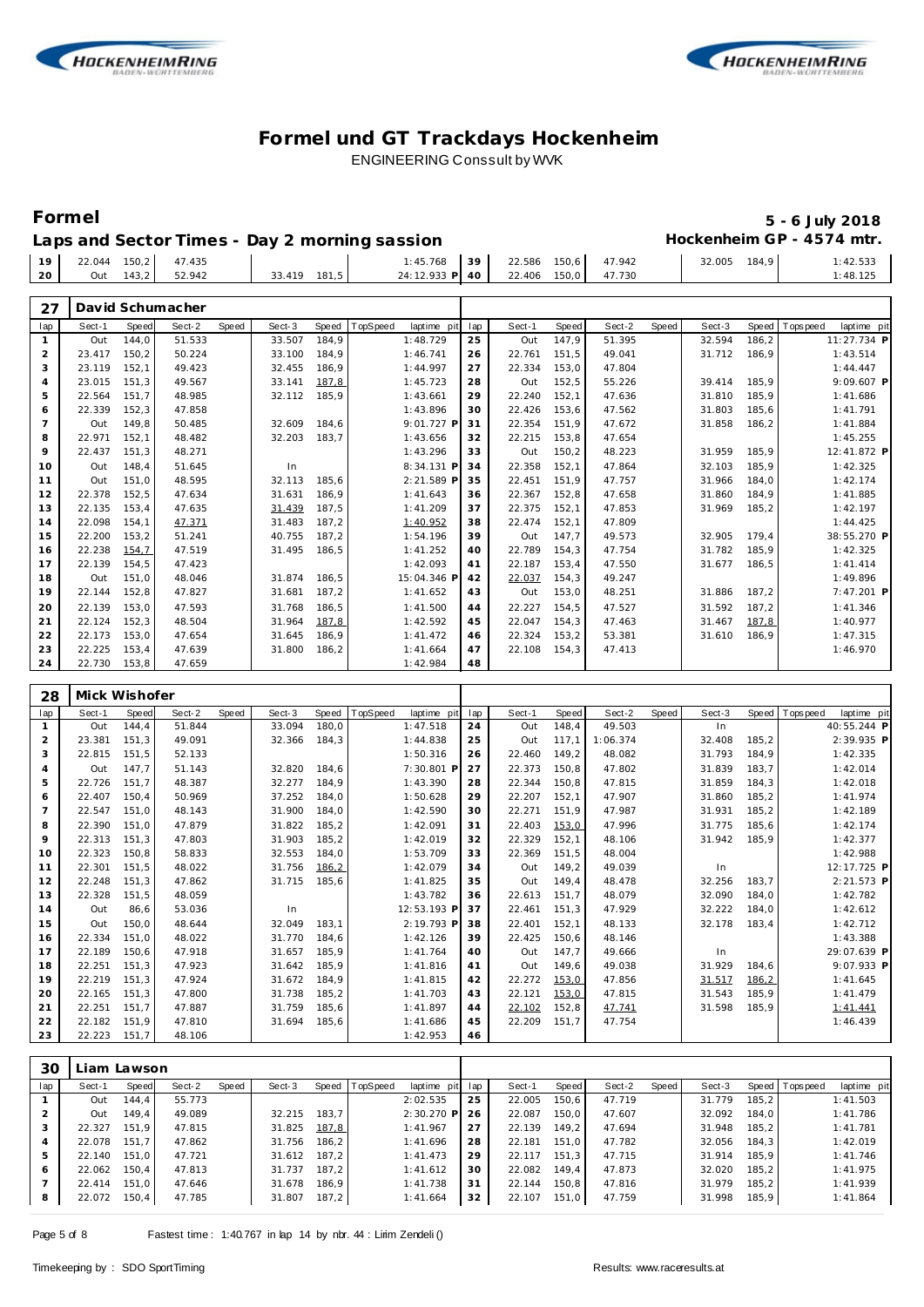



# **Formel 5 - 6 July 2018**

|    |        |       |          |        |       | Laps and Sector Times - Day 2 morning sassion |    |        |       |        |        |       | Hockenheim GP - 4574 mtr. |
|----|--------|-------|----------|--------|-------|-----------------------------------------------|----|--------|-------|--------|--------|-------|---------------------------|
| 9  | 22.036 | 150,2 | 47.752   | 31.780 | 186,9 | 1:41.568                                      | 33 | 22.179 | 151.9 | 47.648 | 32.042 | 185,9 | 1:41.869                  |
| 10 | 22.003 | 150.6 | 47.613   | 31.850 | 185,9 | 1:41.466                                      | 34 | 22.240 | 151.7 | 47.681 | 32.160 | 184.3 | 1:42.081                  |
| 11 | 22.133 | 150,0 | 47.645   | 31.882 | 185,6 | 1:41.660                                      | 35 | 23.151 | 142,9 | 48.643 |        |       | 1:46.226                  |
| 12 | 22.226 | 150,8 | 47.550   | 31.834 | 186,2 | 1:41.610                                      | 36 | Out    | 144,6 | 55.163 | 33.857 | 180,9 | 29:18.494 P               |
| 13 | 22.073 | 150,4 | 47.623   |        |       | 1:47.661                                      | 37 | 22.917 | 143.8 | 47.935 | 32.031 | 184,9 | 1:42.883                  |
| 14 | Out    | 125.9 | 1:00.980 | In.    |       | 2:47.510 P                                    | 38 | 21.932 | 151.5 | 47.720 | 31.707 | 186.2 | 1:41.359                  |
| 15 | Out    | 143,2 | 56.176   | In.    |       | 53:26.828 P                                   | 39 | 22.002 | 152,8 | 47.408 | 31.622 | 185,2 | 1:41.032                  |
| 16 | Out    | 148.6 | 48.293   | 32.061 | 185,6 | 2:21.233 P                                    | 40 | 21.949 | 151.7 | 47.365 | 31.547 | 186,5 | 1:40.861                  |
| 17 | 22.209 | 151.7 | 47.844   | 31.830 | 186,5 | 1:41.883                                      | 41 | 21.868 | 152,1 | 47.417 | 31.541 | 187,2 | 1:40.826                  |
| 18 | 22.357 | 150,2 | 53.695   |        |       | 1:54.796                                      | 42 | 22.622 | 153,0 | 47.621 |        |       | 1:45.220                  |
| 19 | Out    | 151.0 | 48.174   | 31.859 | 186,2 | 7:55.565 P                                    | 43 | Out    | 148,8 | 50.204 | 32.808 | 186,2 | 13:00.220 P               |
| 20 | 22.073 | 151.5 | 47.721   | 31.902 | 185,9 | 1:41.696                                      | 44 | 22.368 | 154,5 | 48.181 | 31.756 | 187,2 | 1:42.305                  |
| 21 | 21.993 | 150,4 | 47.727   | 31.653 | 185,9 | 1:41.373                                      | 45 | 21.899 | 153,6 | 47.506 | 32.622 | 187,5 | 1:42.027                  |
| 22 | 22.112 | 150.0 | 47.762   | 31.755 | 185.9 | 1:41.629                                      | 46 | 21.870 | 151.9 | 49.951 | 32.970 | 185.9 | 1:44.791                  |
| 23 | 21.993 | 151,3 | 47.800   | 31.803 | 185,6 | 1:41.596                                      | 47 | 21.997 | 151.7 | 47.452 |        |       | 1:46.007                  |
| 24 | 21.994 | 150,8 | 47.694   | 31.923 | 185,2 | 1:41.611                                      | 48 |        |       |        |        |       |                           |

| 33             |           | Jack Doohan  |        |       |        |       |          |             |     |           |       |        |       |        |       |                   |             |
|----------------|-----------|--------------|--------|-------|--------|-------|----------|-------------|-----|-----------|-------|--------|-------|--------|-------|-------------------|-------------|
| lap            | Sect-1    | <b>Speed</b> | Sect-2 | Speed | Sect-3 | Speed | TopSpeed | laptime pit | lap | Sect-1    | Speed | Sect-2 | Speed | Sect-3 | Speed | <b>T</b> ops peed | laptime pit |
|                | Out       | 147.1        | 49.302 |       | 32.206 | 186,2 |          | 4:17.134    | 20  | 9:19.275  | 149,6 | 49.970 |       | 32.298 | 185,2 |                   | 10:41.543   |
| 2              | 22.532    | 150,8        | 48.499 |       | 31.941 | 185,9 |          | 1:42.972    | 21  | 22.276    | 150,6 | 47.950 |       | 31.862 | 186,5 |                   | 1:42.088    |
| 3              | 22.289    | 149.4        | 48.089 |       | 31.841 | 186,5 |          | 1:42.219    | 22  | 22.070    | 151,5 | 47.638 |       | 31.871 | 186,2 |                   | 1:41.579    |
| 4              | 22.155    | 146,9        | 53.103 |       | 38.428 | 177,6 |          | 1:53.686    | 23  | 22.240    | 148,8 | 47.768 |       | 33.416 | 170,6 |                   | 1:43.424    |
| 5              | 22.452    | 150,8        | 48.298 |       | 31.740 | 185,6 |          | 1:42.490    | 24  | 25.549    | 123,1 | 59.303 |       | 40.227 | 185,9 |                   | 2:05.079    |
| 6              | 22.059    | 150,0        | 47.945 |       | 31.749 | 185,6 |          | 1:41.753    | 25  | 22.276    | 149,6 | 48.011 |       | 31.968 | 183,1 |                   | 1:42.255    |
| $\overline{7}$ | 11:26.939 | 136.0        | 55.182 |       | 33.029 | 184.9 |          | 12:55.150   | 26  | 22.318    | 148,6 | 58.127 |       | 35.632 | 184,0 |                   | 1:56.077    |
| 8              | 22.235    | 150,2        | 48.293 |       | 32.101 | 185,9 |          | 1:42.629    | 27  | 13:37.672 | 146,3 | 50.641 |       | 32.743 | 184,0 |                   | 15:01.056   |
| 9              | 22.246    | 151,3        | 48.013 |       | 31.799 | 185,6 |          | 1:42.058    | 28  | 22.292    | 148,4 | 48.281 |       | 31.826 | 185,9 |                   | 1:42.399    |
| 10             | 22.161    | 150,8        | 47.930 |       | 31.770 | 185,2 |          | 1:41.861    | 29  | 22.257    | 146,7 | 47.968 |       | 31.756 | 185,2 |                   | 1:41.981    |
| 11             | 22.061    | 149.8        | 48.011 |       | 31.746 | 185,9 |          | 1:41.818    | 30  | 22.169    | 148,8 | 47.911 |       | 31.868 | 185,2 |                   | 1:41.948    |
| 12             | 22.064    | 148.4        | 47.975 |       | 31.964 | 185,2 |          | 1:42.003    | 31  | 22.164    | 150,2 | 48.001 |       | 31.814 | 184,6 |                   | 1:41.979    |
| 13             | 22.326    | 147,9        | 54.684 |       | 35.417 | 185,9 |          | 1:52.427    | 32  | 24.054    | 119,9 | 57.549 |       | 34.911 | 184,3 |                   | 1:56.514    |
| 14             | 22.087    | 150,0        | 47.965 |       | 31.970 | 186,2 |          | 1:42.022    | 33  | 22.288    | 152,3 | 47.877 |       | 31.901 | 184,6 |                   | 1:42.066    |
| 15             | 34:17.495 | 141.5        | 51.518 |       | 33.221 | 184,6 |          | 35:42.234   | 34  | 22.300    | 150,6 | 48.545 |       | 32.307 | 186,2 |                   | 1:43.152    |
| 16             | 22.530    | 151,9        | 48.703 |       | 31.998 | 186,2 |          | 1:43.231    | 35  | 42:18.471 | 149,6 | 48.377 |       | 32.198 | 185,6 |                   | 43:39.046   |
| 17             | 22.130    | 151.3        | 48.238 |       | 31.732 | 185,9 |          | 1:42.100    | 36  | 22.326    | 150,8 | 48.059 |       | 32.101 | 184,6 |                   | 1:42.486    |
| 18             | 22.238    | 150,4        | 48.067 |       | 31.817 | 185,9 |          | 1:42.122    | 37  | 22.228    | 150,4 | 48.056 |       | 31.973 | 185,2 |                   | 1:42.257    |
| 19             | 22.152    | 150,0        | 47.907 |       | 31.875 | 186,5 |          | 1:41.934    | 38  |           |       |        |       |        |       |                   |             |

| 44             | Lirim Zendeli |       |          |       |        |       |          |                 |     |        |       |        |       |        |       |                |             |  |
|----------------|---------------|-------|----------|-------|--------|-------|----------|-----------------|-----|--------|-------|--------|-------|--------|-------|----------------|-------------|--|
| lap            | Sect-1        | Speed | Sect-2   | Speed | Sect-3 | Speed | TopSpeed | laptime pit     | lap | Sect-1 | Speed | Sect-2 | Speed | Sect-3 |       | Speed Topspeed | laptime pit |  |
|                | Out           | 123,6 | 1:00.368 |       | 37.514 | 167,2 |          | 2:04.094        | 18  | Out    | 150,0 | 48.147 |       | 31.884 | 185,9 |                | 2:24.950 P  |  |
| $\overline{2}$ | 25.276        | 140.8 | 51.784   |       | 33.626 | 181.8 |          | 1:50.686        | 19  | 22.227 | 154.1 | 47.581 |       | 31.563 | 184,3 |                | 1:41.371    |  |
| 3              | 24.010        | 146,9 | 50.293   |       | 34.726 | 177,9 |          | 1:49.029        | 20  | 22.073 | 153,6 | 47.533 |       | 31.439 | 185,9 |                | 1:41.045    |  |
| $\overline{4}$ | 23.230        | 152,3 | 50.306   |       | 33.098 | 184,6 |          | 1:46.634        | 21  | 23.695 | 150,6 | 50.143 |       | 33.097 | 186,9 |                | 1:46.935    |  |
| 5              | 23.620        | 152,1 | 50.318   |       | 32.713 | 184,0 |          | 1:46.651        | 22  | 22.007 | 153,6 | 47.735 |       | 31.427 | 186,2 |                | 1:41.169    |  |
| 6              | 22.483        | 153,2 | 48.985   |       |        |       |          | 1:51.765        | 23  | 22.051 | 153,4 | 47.550 |       |        |       |                | 1:42.233    |  |
| $\overline{7}$ | Out           | 81,1  | 53.860   |       | 34.839 | 182,7 |          | 9:11.044 P      | 24  | Out    | 131,4 | 56.858 |       | 32.419 | 185,2 |                | 33:41.025 P |  |
| 8              | 23.178        | 152,1 | 49.433   |       | 33.572 | 182.4 |          | 1:46.183        | 25  | 22.329 | 152,5 | 47.666 |       | 32.332 | 185,2 |                | 1:42.327    |  |
| 9              | 22.539        | 153,2 | 47.869   |       |        |       |          | 1:51.858        | 26  | 22.295 | 153,6 | 47.661 |       | 31.881 | 186,2 |                | 1:41.837    |  |
| 10             | Out           | 142,9 | 50.337   |       | In.    |       |          | 8:35.101 P      | 27  | 22.239 | 153,6 | 47.684 |       | 31.827 | 185,9 |                | 1:41.750    |  |
| 11             | Out           | 150,6 | 48.382   |       | 32.035 | 186,5 |          | 2:19.578 P      | 28  | 25.722 | 151.7 | 47.998 |       |        |       |                | 1:48.969    |  |
| 12             | 22.130        | 154,3 | 47.795   |       | 31.574 | 187,5 |          | 1:41.499        | 29  | Out    | 148,6 | 53.066 |       | In.    |       |                | 9:09.075 P  |  |
| 13             | 22.070        | 153,6 | 47.514   |       | 31.399 | 187,8 |          | 1:40.983        | 30  | Out    | 151,5 | 49.698 |       | 31.902 | 187,8 |                | 9:25.276 P  |  |
| 14             | 21.951        | 153,8 | 47.378   |       | 31.438 | 186,9 |          | 1:40.767        | 31  | 21.965 | 154,5 | 47.528 |       | 31.400 | 187,2 |                | 1:40.893    |  |
| 15             | 21.935        | 154,1 | 47.426   |       | 31.420 | 187,2 |          | 1:40.781        | 32  | 21.882 | 153,8 | 47.625 |       | 31.381 | 186,5 |                | 1:40.888    |  |
| 16             | 24.282        | 146,5 | 50.984   |       |        |       |          | 1:52.399        | 33  | 21.981 | 153,8 | 47.468 |       | 31.533 | 185,9 |                | 1:40.982    |  |
| 17             | Out           | 134,2 | 56.208   |       | In     |       |          | $1:00:52.681$ P | 34  | 22.046 | 154,3 | 47.505 |       |        |       |                | 1:44.525    |  |

| 64  |        | Oliver Caldwell |        |              |        |       |                 |                 |    |        |         |        |       |        |       |                 |              |
|-----|--------|-----------------|--------|--------------|--------|-------|-----------------|-----------------|----|--------|---------|--------|-------|--------|-------|-----------------|--------------|
| lap | Sect-1 | Speed           | Sect-2 | <b>Speed</b> | Sect-3 | Speed | <b>TopSpeed</b> | laptime pit lap |    | Sect-1 | Speed I | Sect-2 | Speed | Sect-3 |       | Speed Tops peed | laptime pit  |
|     | Out    | 130,3           | 55.183 |              |        |       |                 | 2:02.153        | 22 | Out    | 150.2   | 49.660 |       | 31.819 | 184.9 |                 | $7:27.196$ P |
|     | Out    | 146.1           | 49.902 |              | 32.356 | 184.3 |                 | $2:41.137$ P    | 23 | 22.223 | 150.2   | 47.997 |       | 31.730 | 186.5 |                 | 1:41.950     |
|     | 22.507 | 151.5           | 48.383 |              | 32.026 | 187,2 |                 | 1:42.916        | 24 | 22.201 | 151.5   | 47.954 |       | 31.650 | 185.2 |                 | 1:41.805     |
|     | 22.471 | 150.2           | 48.168 |              | 32.212 | 185.6 |                 | 1:42.851        | 25 | 22.144 | 149.8   | 47.901 |       | 40.310 | 175.3 |                 | 1:50.355     |
|     | 22.302 | 151,0           | 48.122 |              | 32.242 | 185,6 |                 | 1:42.666        | 26 | 22.919 | 149,8   | 48.479 |       |        |       |                 | 1:48.812     |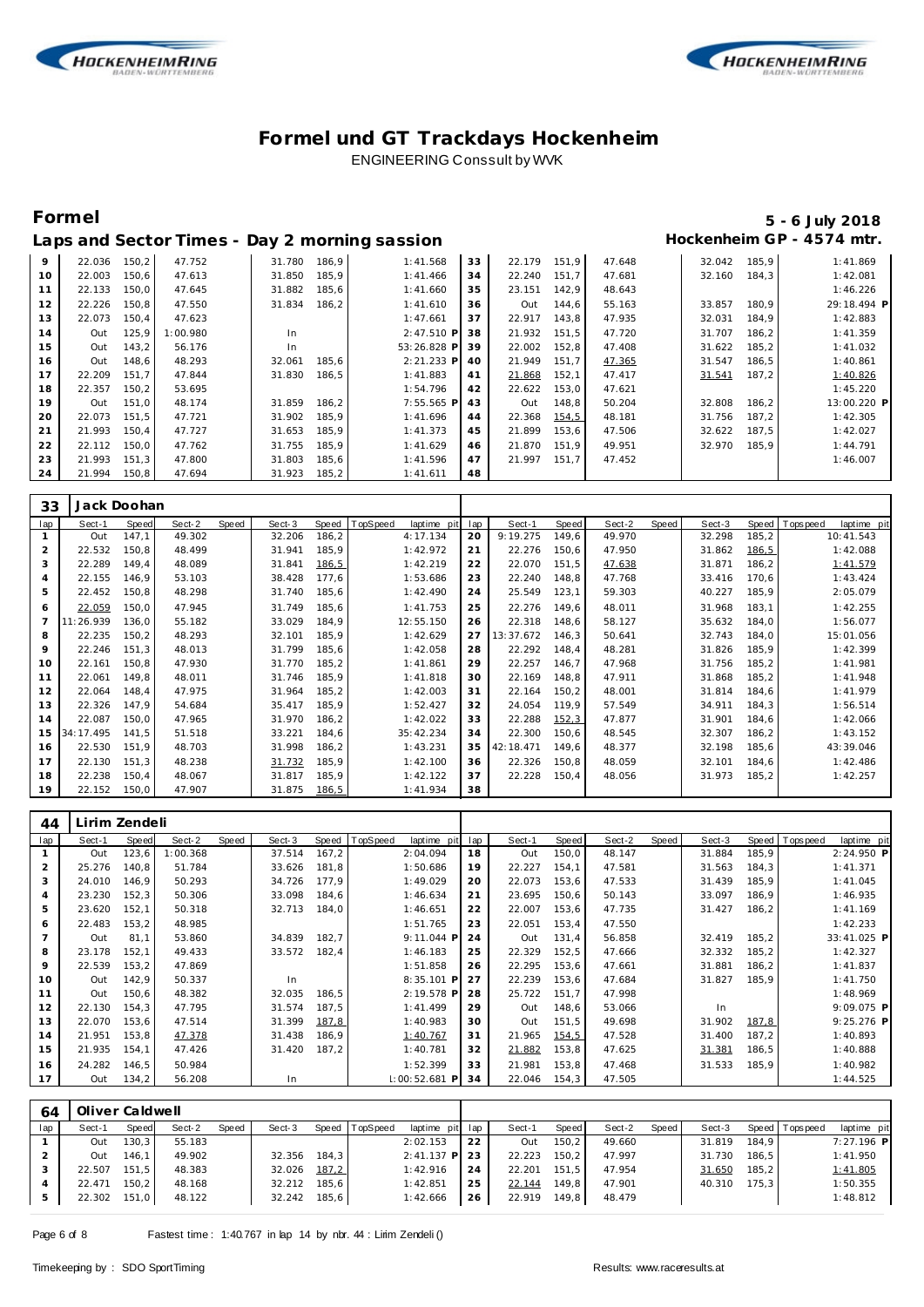



### **Formel 5 - 6 July 2018** Hockenheim GP - 4574 mtr.

| Laps and Sector Times - Day 2 morning sassion |  |
|-----------------------------------------------|--|
|-----------------------------------------------|--|

| 6  | 22.347 | 151,0 | 47.993 | 31.856 | 184,6 | 1:42.196    | 27 | Out    | 141,9 | 51.840 | 33.713 | 183.4 | 15:51.550 P |
|----|--------|-------|--------|--------|-------|-------------|----|--------|-------|--------|--------|-------|-------------|
| 7  | 22.317 | 150,8 | 47.906 |        |       | 1:55.426    | 28 | 22.605 | 151,9 | 48.303 | 32.197 | 182,4 | 1:43.105    |
| 8  | Out    | 142,5 | 50.427 | 33.084 | 182,4 | 13:47.286 P | 29 | 25.444 | 149,6 | 48.467 | 32.050 | 184,3 | 1:45.961    |
| 9  | 22.742 | 150,4 | 48.268 | 32.032 | 184,6 | 1:43.042    | 30 | 22.294 | 151.0 | 47.928 | 31.983 | 184.6 | 1:42.205    |
| 10 | 22.688 | 149,6 | 48.169 | 31.905 | 184,9 | 1:42.762    | 31 | 24.853 | 150,2 | 48.335 | 32.181 | 184,6 | 1:45.369    |
| 11 | 22.193 | 150,2 | 47.914 | 31.756 | 184,6 | 1:41.863    | 32 | 28.773 | 56,9  | 51.326 | 32.370 | 184.0 | 1:52.469    |
| 12 | 22.340 | 150,2 | 47.930 | 31.786 | 184,6 | 1:42.056    | 33 | 22.385 | 150,4 | 47.882 | 32.082 | 181,2 | 1:42.349    |
| 13 | 22.202 | 150,2 | 47.918 | 31.909 | 184,6 | 1:42.029    | 34 | 26.785 | 149,2 | 47.982 | 32.193 | 182,7 | 1:46.960    |
| 14 | 25.368 | 138,6 | 49.918 | 32.906 | 184,0 | 1:48.192    | 35 | 22.334 | 150,2 | 47.976 | 31.935 | 183,4 | 1:42.245    |
| 15 | 22.400 | 150,0 | 48.063 | 32.092 | 184,0 | 1:42.555    | 36 | 22.420 | 151.0 | 50.020 |        |       | 1:46.237    |
| 16 | 22.212 | 150,0 | 47.855 | 31.895 | 184,3 | 1:41.962    | 37 | Out    | 148,8 | 49.806 | In.    |       | 41:24.409 P |
| 17 | 22.337 | 151,3 | 47.930 |        |       | 1:43.982    | 38 | Out    | 146,9 | 48.869 | 32.418 | 183,4 | 2:12.765 P  |
| 18 | Out    | 140,4 | 54.141 | 33.750 | 182,7 | 36:50.071 P | 39 | 22.420 | 151,5 | 48.116 | 31.915 | 183,7 | 1:42.451    |
| 19 | 22.683 | 150,6 | 48.075 | 31.859 | 185,6 | 1:42.617    | 40 | 22.386 | 150,4 | 48.011 | 31.948 | 184.0 | 1:42.345    |
| 20 | 22.160 | 151,3 | 48.120 | 31.669 | 186,2 | 1:41.949    | 41 | 22.408 | 150,2 | 47.960 |        |       | 1:45.438    |
| 21 | 23.107 | 127,1 | 54.402 |        |       | 1:55.574    | 42 |        |       |        |        |       |             |

| 69  |        |       | Jesse Salmenautio |       |        |       |          |             |     |        |       |          |       |        |       |                 |                       |
|-----|--------|-------|-------------------|-------|--------|-------|----------|-------------|-----|--------|-------|----------|-------|--------|-------|-----------------|-----------------------|
| lap | Sect-1 | Speed | Sect-2            | Speed | Sect-3 | Speed | TopSpeed | laptime pit | lap | Sect-1 | Speed | Sect-2   | Speed | Sect-3 |       | Speed Tops peed | laptime pit           |
|     | Out    | 141.7 | 52.256            |       | 34.895 | 178.8 |          | 1:50.182    | 15  | 22.448 | 147.5 | 48.811   |       | 32.407 | 184.3 |                 | 1:43.666              |
| 2   | 23.106 | 149.4 | 48.974            |       | 32.701 | 184.0 |          | 1:44.781    | 16  | 22.536 | 149.8 | 48.449   |       | 32.309 | 182.4 |                 | 1:43.294              |
| 3   | 22.964 | 149.8 | 48.827            |       | 32.523 | 184.3 |          | 1:44.314    | 17  | 22.692 | 149.6 | 48.618   |       | 32.345 | 183.1 |                 | 1:43.655              |
| 4   | 22.670 | 149.6 | 48.741            |       | 32.571 | 184.0 |          | 1:43.982    | 18  | 22.534 | 150.4 | 48.459   |       | 32.351 | 183.4 |                 | 1:43.344              |
| 5   | 22.620 | 149,8 | 48.593            |       | 32.155 | 184,9 |          | 1:43.368    | 19  | 22.638 | 149,8 | 48.548   |       | 32.665 | 182,4 |                 | 1:43.851              |
| 6   | 22.573 | 150.2 | 48.660            |       | 32.159 | 185,6 |          | 1:43.392    | 20  | 22.615 | 150.0 | 48.444   |       | 32.560 | 183.1 |                 | 1:43.619              |
|     | 22.638 | 151.3 | 48.286            |       | 32.318 | 184.6 |          | 1:43.242    | 21  | 22.705 | 150.4 | 1:02.288 |       |        |       |                 | 2:10.766              |
| 8   | 22.675 | 150.6 | 48.463            |       | 32.191 | 184.6 |          | 1:43.329    | 22  | Out    | 148,8 | 49.124   |       | 32.612 | 183.1 |                 | 8:12.500 P            |
| 9   | 22.530 | 151.7 | 48.490            |       | 32.330 | 182,1 |          | 1:43.350    | 23  | 22.588 | 148.6 | 48.375   |       | 32.552 | 183.4 |                 | 1:43.515              |
| 10  | 22.690 | 151.0 | 48.363            |       | 32.302 | 184.6 |          | 1:43.355    | 24  | 22.585 | 150.4 | 48.531   |       | 32.419 | 183.4 |                 | 1:43.535              |
| 11  | 22.419 | 150,0 | 48.234            |       |        |       |          | 1:44.177    | 25  | 24.187 | 153,8 | 49.975   |       |        |       |                 | 1:53.119              |
| 12  | Out    | 146.5 | 50.150            |       | 32.864 | 182.7 |          | 34:30.160 P | 26  | Out    | 145,0 | 50.232   |       | 33.539 | 185.9 |                 | $\mid$ : 28: 03.304 P |
| 13  | 22.870 | 149.8 | 48.637            |       | 32.387 | 182,7 |          | 1:43.894    | 27  | 22.460 | 150.2 | 48.320   |       | 32.471 | 187,2 |                 | 1:43.251              |
| 14  | 22.605 | 148,4 | 48.714            |       | 32.395 | 184,3 |          | 1:43.714    | 28  | 22.609 | 136,5 | 55.510   |       |        |       |                 | 2:00.077              |

| 74             | Enzo Fittipaldi |       |        |       |        |       |          |             |     |        |       |        |       |        |       |             |             |  |
|----------------|-----------------|-------|--------|-------|--------|-------|----------|-------------|-----|--------|-------|--------|-------|--------|-------|-------------|-------------|--|
| lap            | Sect-1          | Speed | Sect-2 | Speed | Sect-3 | Speed | TopSpeed | laptime pit | lap | Sect-1 | Speed | Sect-2 | Speed | Sect-3 | Speed | T ops pee d | laptime pit |  |
| $\mathbf{1}$   | Out             | 130,1 | 56.643 |       |        |       |          | 2:07.108    | 22  | 22.191 | 150,4 | 47.797 |       | 31.736 | 185,2 |             | 1:41.724    |  |
| $\overline{2}$ | Out             | 148,6 | 50.681 |       | 32.236 | 185,2 |          | 2:19.613 P  | 23  | 22.148 | 151,7 | 47.607 |       | 31.676 | 185,9 |             | 1:41.431    |  |
| 3              | 22.512          | 149,8 | 48.129 |       | 31.855 | 184,9 |          | 1:42.496    | 24  | 22.013 | 148,8 | 54.026 |       |        |       |             | 1:52.166    |  |
| $\overline{4}$ | 22.246          | 150,0 | 47.911 |       | 31.904 | 186,2 |          | 1:42.061    | 25  | Out    | 141,5 | 54.389 |       | 34.637 | 178,2 |             | 8:00.483 P  |  |
| 5              | 22.174          | 151,3 | 48.015 |       | 31.769 | 185,6 |          | 1:41.958    | 26  | 22.459 | 150,4 | 48.081 |       | 32.132 | 183,1 |             | 1:42.672    |  |
| 6              | 22.262          | 151,9 | 47.901 |       | 31.830 | 184,3 |          | 1:41.993    | 27  | 22.165 | 151,7 | 47.993 |       | 31.823 | 184,6 |             | 1:41.981    |  |
| $\overline{7}$ | 22.257          | 149,6 | 47.917 |       | 31.903 | 184,9 |          | 1:42.077    | 28  | 22.844 | 148,8 | 48.719 |       |        |       |             | 1:47.908    |  |
| 8              | 22.429          | 152,5 | 48.773 |       |        |       |          | 1:44.876    | 29  | Out    | 145,7 | 51.317 |       | 32.723 | 183,1 |             | 19:04.565 P |  |
| 9              | Out             | 140,3 | 54.843 |       | 33.333 | 183,1 |          | 11:13.637 P | 30  | 22.182 | 149.8 | 48.057 |       | 31.902 | 184,6 |             | 1:42.141    |  |
| 10             | 22.413          | 151,3 | 48.029 |       | 31.804 | 185,9 |          | 1:42.246    | 31  | 22.262 | 150,0 | 47.889 |       | 31.975 | 181,8 |             | 1:42.126    |  |
| 11             | 22.163          | 150,8 | 47.911 |       | 31.719 | 184,9 |          | 1:41.793    | 32  | 22.255 | 149,4 | 48.112 |       | 31.957 | 184,9 |             | 1:42.324    |  |
| 12             | 22.299          | 150,6 | 48.114 |       | 31.983 | 184,3 |          | 1:42.396    | 33  | 22.351 | 150,8 | 57.412 |       | 36.147 | 183,1 |             | 1:55.910    |  |
| 13             | 22.089          | 150,6 | 47.887 |       | 31.770 | 185,9 |          | 1:41.746    | 34  | 22.289 | 149,4 | 48.154 |       | 31.947 | 184,0 |             | 1:42.390    |  |
| 14             | 22.757          | 144,0 | 49.485 |       | 33.673 | 185,6 |          | 1:45.915    | 35  | 22.311 | 149,0 | 48.325 |       |        |       |             | 1:49.252    |  |
| 15             | 22.080          | 151,3 | 47.772 |       | 31.729 | 185,6 |          | 1:41.581    | 36  | Out    | 135,7 | 53.384 |       | In     |       |             | 23:19.614 P |  |
| 16             | 26.008          | 148,4 | 48.533 |       |        |       |          | 1:47.429    | 37  | Out    | 149,0 | 49.291 |       | 32.858 | 184,3 |             | 8:35.871 P  |  |
| 17             | Out             | 129,0 | 58.457 |       | 36.456 | 183,1 |          | 39:40.443 P | 38  | 22.441 | 149,4 | 48.037 |       | 31.937 | 185,6 |             | 1:42.415    |  |
| 18             | 22.604          | 152,3 | 48.544 |       | 31.997 | 185,2 |          | 1:43.145    | 39  | 22.160 | 150,8 | 47.954 |       | 31.914 | 184,0 |             | 1:42.028    |  |
| 19             | 22.188          | 150,6 | 47.749 |       | 31.781 | 186,2 |          | 1:41.718    | 40  | 22.356 | 149,2 | 48.029 |       | 32.065 | 184,6 |             | 1:42.450    |  |
| 20             | 22.045          | 151,0 | 47.942 |       |        |       |          | 1:54.505    | 41  | 22.342 | 150,2 | 48.043 |       |        |       |             | 1:48.585    |  |
| 21             | Out             | 147,3 | 49.156 |       | 31.907 | 184,6 |          | 7:40.671 P  | 42  |        |       |        |       |        |       |             |             |  |

| 81  | Sebastian Estner |       |        |       |        |       |                |                 |    |        |                    |        |       |        |       |                |             |
|-----|------------------|-------|--------|-------|--------|-------|----------------|-----------------|----|--------|--------------------|--------|-------|--------|-------|----------------|-------------|
| lap | Sect-1           | Speed | Sect-2 | Speed | Sect-3 |       | Speed TopSpeed | laptime pit lap |    | Sect-1 | Speed              | Sect-2 | Speed | Sect-3 |       | Speed Topspeed | laptime pit |
|     | Out              | 134.7 | 54.673 |       | 34.158 | 178.2 |                | 1:52.097        | 28 | 22.634 | 149.2              | 48.223 |       | 32.436 | 183.1 |                | 1:43.293    |
|     | 23.924           | 149.2 | 49.462 |       | 33.206 | 181.5 |                | 1:46.592        | 29 | 22.368 | 148.8              | 48.594 |       | 36.087 | 183.1 |                | 1:47.049    |
| 3   | 23.006           | 150.4 | 48.555 |       | 32.820 | 184.0 |                | 1:44.381        | 30 | 22.388 | 150.0              | 48.214 |       | 31.998 | 183.4 |                | 1:42.600    |
|     | 22.675           | 151.5 | 48.435 |       | 32.541 | 184.9 |                | 1:43.651        | 31 | 22.485 | 149.8 <sub>1</sub> | 48.203 |       | 32.444 | 182.7 |                | 1:43.132    |
|     | 22.456           | 151.3 | 48.999 |       | 32.502 | 183.1 |                | 1:43.957        | 32 | 22.455 | 150.0              | 48.236 |       | 33.037 | 179.1 |                | 1:43.728    |
| 6   | 22.472           | 150.0 | 48.792 |       | 32.487 | 184,9 |                | 1:43.751        | 33 | 23.448 | 144.6              | 55.127 |       | 32.491 | 183,1 |                | 1:51.066    |